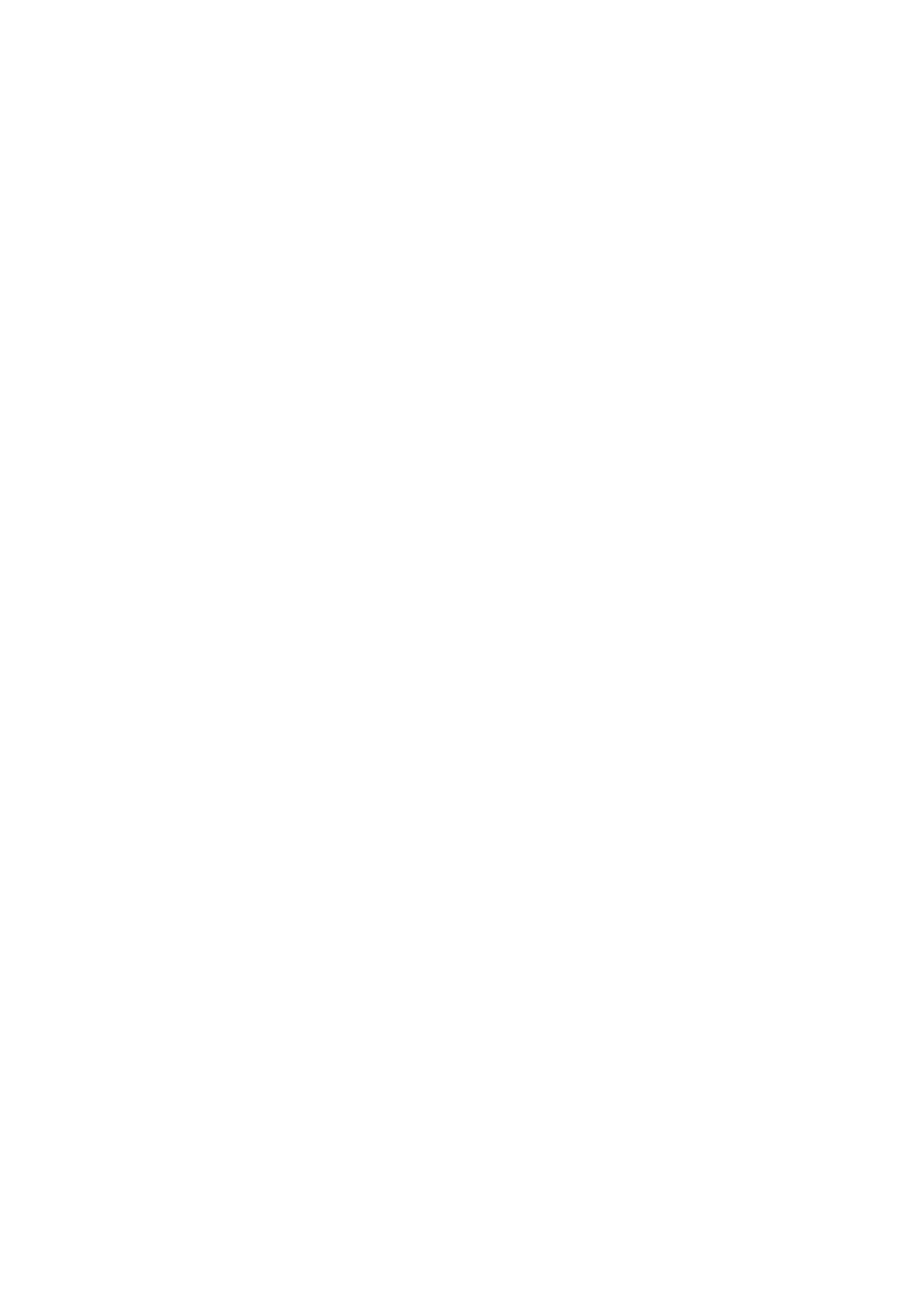#### GLOBAL EXISTENCE VERSUS BLOW-UP FOR MULTI-D HYPERBOLIZED COMPRESSIBLE NAVIER-STOKES EQUATIONS

#### YUXI HU AND REINHARD RACKE

Abstract. We consider the non-isentropic compressible Navier-Stokes equations in two or three space dimensions for which the heat conduction of Fourier's law is replaced by Cattaneo's law and the classical Newtonian flow is replaced by a revised Maxwell flow. We show that a physical entropy exists for this new model. For two special cases, we show the global well-posedness of solutions with small initial data and the blow-up of solutions in finite time for a class of large initial data. Moreover, for vanishing relaxation parameters, the solutions (if it exists) are shown to converge to solutions of the classical system.

Keywords: compressible Navier-Stokes equations; Cattaneo's law; Maxwell flow; Global solutions; blow-up; relaxation limit

AMS classification code: 35 L 60, 35 B 44

#### 1. INTRODUCTION

The classical compressible Navier-Stokes equations in  $\mathbb{R}^n \times \mathbb{R}^+$ ,  $n = 2, 3$ , are given by

$$
\begin{cases} \partial_t \rho + \operatorname{div}(\rho u) = 0, \\ \partial_t (\rho u) + \operatorname{div}(\rho u \otimes u) + \nabla p = \operatorname{div}(S), \\ \rho \partial_t e + \rho u \cdot \nabla e + p \operatorname{div} u + \operatorname{div} q = S : \nabla u, \end{cases}
$$
\n(1.1)

with the constitutive law for a Newtonian fluid,

$$
S = \mu \left( \nabla u + \nabla u^T - \frac{2}{n} \text{div} u I_n \right) + \lambda \text{div} u I_n \tag{1.2}
$$

and heat conduction given by Fourier's law,

$$
q = -\kappa \nabla \theta. \tag{1.3}
$$

Here, the functions  $\rho, u, e, p, S, q, \theta$  denote the fluid density, velocity, specific internal energy per unit mass, pressure, stress tensor, heat flux and temperature, respectively.  $I_n$  denotes the identity matrix in  $\mathbb{R}^n$ .  $\mu$ ,  $\lambda$  are the shear and the bulk viscosity constant, respectively.  $\kappa$  is the constant heat conduction coefficient.

By combining Newton'saw of viscosity and Hooke's law of elasticity, one obtains the following constitutive equation

$$
\tau \dot{S} + S = \mu \left( \nabla u + \nabla u^T - \frac{2}{n} \text{div} u I_n \right) + \lambda \text{div } u I_n,
$$
\n(1.4)

where  $\dot{S} = \partial_t S + u \cdot \nabla S$ , see [38]. The positive parameter  $\tau$  is the relaxation time describing the time lag in the response of the stress tensor to velocity gradient. A fluid obeying equation (1.4) is called Maxwell flow, see also [26]. We should mention that, even for a simple fluid, the effect of relaxation can not always be neglected, see [28] with the experiments of high-frequency (20GHZ)

Yuxi Hu, Department of Mathematics, China University of Mining and Technology, Beijing, 100083, P.R. China, yxhu86@163.com

Reinhard Racke, Department of Mathematics and Statistics, University of Konstanz, 78457 Konstanz, Germany, reinhard.racke@uni-konstanz.de.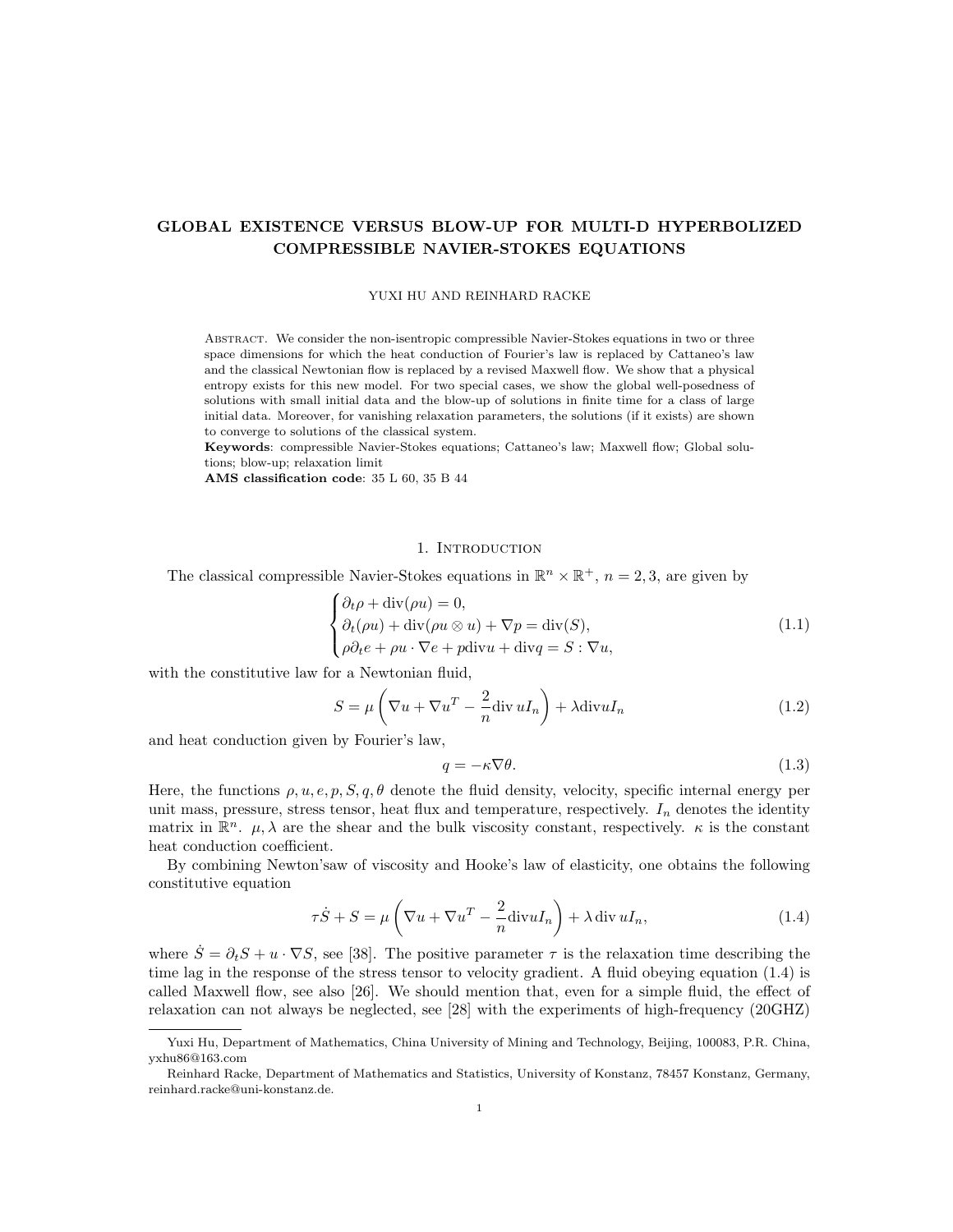vibration of nanoscale mechanical devices immersed in water-glycerol mixtures. In 2014, Yong [38] proposed a new model in which he divided the stress tensor S into  $S_1 + S_2I_n$  and did relaxation for  $S_1$  and  $S_2$  in the following form

$$
\tau_2 \partial_t S_1 + S_1 = \mu (\nabla u + \nabla u^T - \frac{2}{n} \text{div} u I_n), \qquad (1.5)
$$

$$
\tau_3 \partial_t S_2 + S_2 = \lambda \text{div} u. \tag{1.6}
$$

Note that there is no quadratic term  $u \cdot \nabla S_1$  and  $u \cdot \nabla S_2$  in (1.5) resp. (1.6), and and thus does not have the property of Galilean invariance. The constitutive equations  $(1.5)-(1.6)$  are called revised Maxwell's law. A similar revised Maxwell model was considered by Chakraborty and Sader [3] for a compressible viscoelastic fluid, where they show that this model provides a general formalism with which to characterize the fluid-structure interaction of nanoscale mechanical devices vibrating in simple liquids.

On the other hand, although Fourier's law (1.3) plays an important role in experimental and applied physics, it has the drawbacks of an inherent infinite propagation speed of signals. In order to overcome this paradox, Cattaneo  $[2]$  proposed the following constitutive equation for q,

$$
\tau_1 \partial_t q + q + \kappa \nabla \theta = 0,\tag{1.7}
$$

which gives rise to heat waves with finite propagation speed. Here  $\tau_1 > 0$  is the relaxation time.

In view of the above considerations, we investigate the following system in  $\mathbb{R}^n \times \mathbb{R}_+$ ,

$$
\begin{cases}\n\partial_t \rho + \text{div}(\rho u) = 0, \\
\rho \partial_t u + \rho u \cdot \nabla u + \nabla p = \mu \text{div}(\nabla u + \nabla u^T - \frac{2}{n} \text{div} u I_n) + \nabla S_2, \\
\rho \partial_t e + \rho u \cdot \nabla e + p \text{div} u + \text{div} q = \mu (\nabla u + (\nabla u)^T - \frac{2}{n} \text{div} u I_n) : \nabla u + S_2 \text{div} u, \\
\tau_1 (\partial_t q + u \cdot \nabla q) + q + \kappa \nabla \theta = 0, \\
\tau_3 (\partial_t S_2 + u \cdot \nabla S_2) + S_2 = \lambda \text{div} u,\n\end{cases} (1.8)
$$

where we have taken  $\tau_2 = 0$  in (1.5). That is, we do not consider a relaxation in  $S_1$ . This case is mathematically not yet accessible, even locally. We consider a Galilean invariant form of (1.6). Besides, we consider the Galilean invariance form of Cattaneo's law  $(1.8)<sub>4</sub>$  which is proposed by Christov and Jordan [6].

We investigate the Cauchy problem to system (1.8) for the functions

$$
(\rho, u, \theta, q, S_2) : \mathbb{R}^n \times [0, +\infty) \to \mathbb{R}_+ \times \mathbb{R}^n \times \mathbb{R}_+ \times \mathbb{R}^n \times \mathbb{R}
$$

with initial condition

$$
(\rho(x,0), u(x,0), \theta(x,0), q(x,0), S_2(x,0)) = (\rho_0, u_0, \theta_0, q_0, S_{20}).
$$
\n(1.9)

We are interested in the local and global well-posedness for small data, as well as in a blow-up for large data, both for the cases  $\mu > 0$  resp.  $\mu = 0$ . The latter is not only motivated because it is mathematically accessible with respect to local existence and blow-up, but also with a physical background. In fact, there are recent studies determining the volume viscosity of a variety of gases which were found to be much larger (factor  $10<sup>4</sup>$ ) than the corresponding shear viscosities, see [32].

In order to close the system  $(1.8)$ , the equations for the thermodynamic variables p and e should be given. In this paper, we assume that

$$
e = C_v \theta + \frac{\tau_1}{\kappa \rho \theta} q^2 + \frac{\tau_3}{2\lambda \rho} S_2^2,
$$
\n(1.10)

$$
p = R\rho\theta - \frac{\tau_1}{2\kappa\theta}q^2 - \frac{\tau_3}{2\lambda}S_2^2,
$$
\n(1.11)

with positive constants  $C_v$ , R denoting the heat capacity at constant volume and the gas constant, respectively, such that they satisfy the thermodynamic equation

$$
\rho^2 e_\rho = p - \theta p_\theta.
$$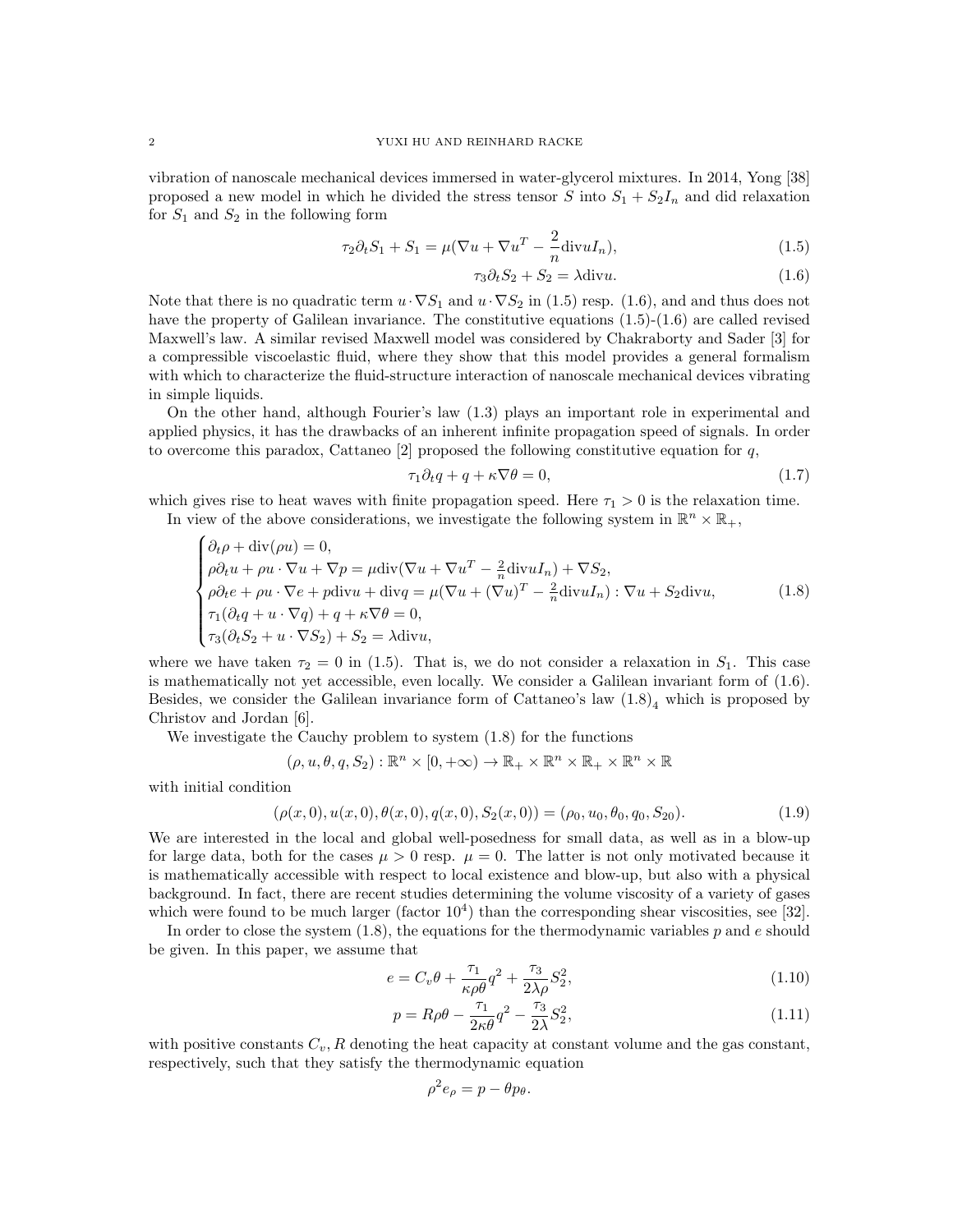The dependence on  $q^2$  term of the internal energy is indicated in paper [7], where they rigorously prove that such constitutive equations are consistent with the second law of thermodynamics if and only if one use the relaxation equation  $(1.8)_4$ , see also [4, 8, 35]. Since we also consider a relaxation for the stress tensor  $S_2$ , it is motivated, naturally, by [7] that the internal energy should also depend on  $S_2$  in a quadratic form. Indeed, under the above constitutive laws, we show in Section 2 that there exists an entropy for the system (1.8), which implies the compatibility with the second law of thermodynamics.

For classical compressible Navier-Stokes equations, the case  $\tau_1 = \tau_3 = 0$  in (1.8), there are lots of results concerning the local and global well-posedness of strong and/or weak solutions because of its physical importance and mathematical challenges. In particular, the local existence and uniqueness of smooth solutions was established by Serrin [31] and Nash [27] for initial data far away from vacuum. Later, Matsumura and Nishida [25] got global smooth solutions for small initial data without vacuum. For large data, Xin [37], Cho and Jin [5] showed that smooth solutions must blow up in finite time if the initial data has a vacuum state. See [11, 12, 23, 20, 21, 9] for global existence of weak solutions.

Neglecting the quadratic nonlinear terms  $u \cdot \nabla q$  and  $u \cdot \nabla S_2$  in  $(1.8)_4$  resp.  $(1.8)_5$ , the cases  $\tau_1 > 0, \tau_2 = \tau_3 = 0$  (Cattaneo's law) and  $\tau_1 = 0, \tau_2 > 0, \tau_3 > 0$  (revised Maxwell's law) have been studied in  $\mathbb{R}^n$ ,  $n \geq 2$ , respectively, in our papers [15, 16]. For the *one-dimensional* case, we had considered the relaxation both for q and S with Galilean invariance form. In [17], we showed the global existence of smooth solutions with small initial data and convergence to classical system as relaxation parameter goes to zero. In our paper with Wang [18], a blow-up result for large data was shown, hereby also yielding an interesting example, where the relaxed and the non-relaxed system are close to each other on the linearized level, globally for small data for the nonlinear system, and on any finite time horizon for the nonlinear one, but differ qualitatively for large data.

However, there are few results by considering both relaxations for q and S in the multidimensional case. The aim of this paper is to solve this problem for two special cases with  $\tau_1 > 0, \tau_2 = 0, \tau_3 > 0$  and  $\mu > 0$  resp.  $\mu = 0$ .

Let  $G := \mathbb{R}^+ \times \mathbb{R}^n \times \mathbb{R} \times \mathbb{R}^n \times \mathbb{R}$  denotes the physical state spaces of the unknowns  $(\rho, u, \theta, q, S_2)$ . Let  $G_0$  and  $G_1$  be any convex compact subset of G such that  $G_0 \subset\subset G_1 \subset\subset G$ . The following theorem is considered under the assumption  $\mu > 0$ . We have global existence for small data.

Defining the energy term

$$
E(t) := \sup_{0 \le \tau \le t} \| (\rho - 1, u, \theta - 1, q, S_2)(\tau, \cdot) \|_{H^3}^2 + \int_0^t \left( \| (\nabla \rho, \nabla \theta) \|_{H^2}^2 + \| (q, S_2) \|_{H^3}^2 + \| \nabla u \|_{H^3}^2 \right) dt
$$
\n(1.12)

and

$$
E_0 := E(0),
$$

we will prove first a global existence theorem for small data,

**Theorem 1.1.** Let  $\tau_1 > 0, \tau_2 = 0, \tau_3 > 0$  and  $\mu > 0$ . Suppose for the initial data

$$
(\rho_0 - 1, u_0, \theta_0 - 1, q_0, S_{20}) \in H^3.
$$

Then, there exists a small constant  $\delta > 0$  such that if  $E_0 < \delta$ , then the initial value problem (1.8), (1.9) has a unique solution  $(\rho, u, \theta, q, S_2)$  globally in time such that  $(\rho - 1, u, \theta - 1, q, S_2) \in$  $C(0, +\infty; H^3), (\nabla \rho, \nabla \theta) \in L^2(0, +\infty; H^2), \nabla u \in L^2(0, +\infty; H^3), (q, S_2) \in L^2(0, +\infty; H^3).$ 

For any  $t > 0$  we have

$$
\|(\rho - 1, u, \theta - 1, q, S_2)\|_{H^3}^2 + \int_0^t \left( \|(\nabla \rho, \nabla \theta)\|_{H^2}^2 + \|\nabla u\|_{H^3}^2 + \|(q, S_2)\|_{H^3}^2 \right) dt \leq CE_0^2,
$$
 (1.13)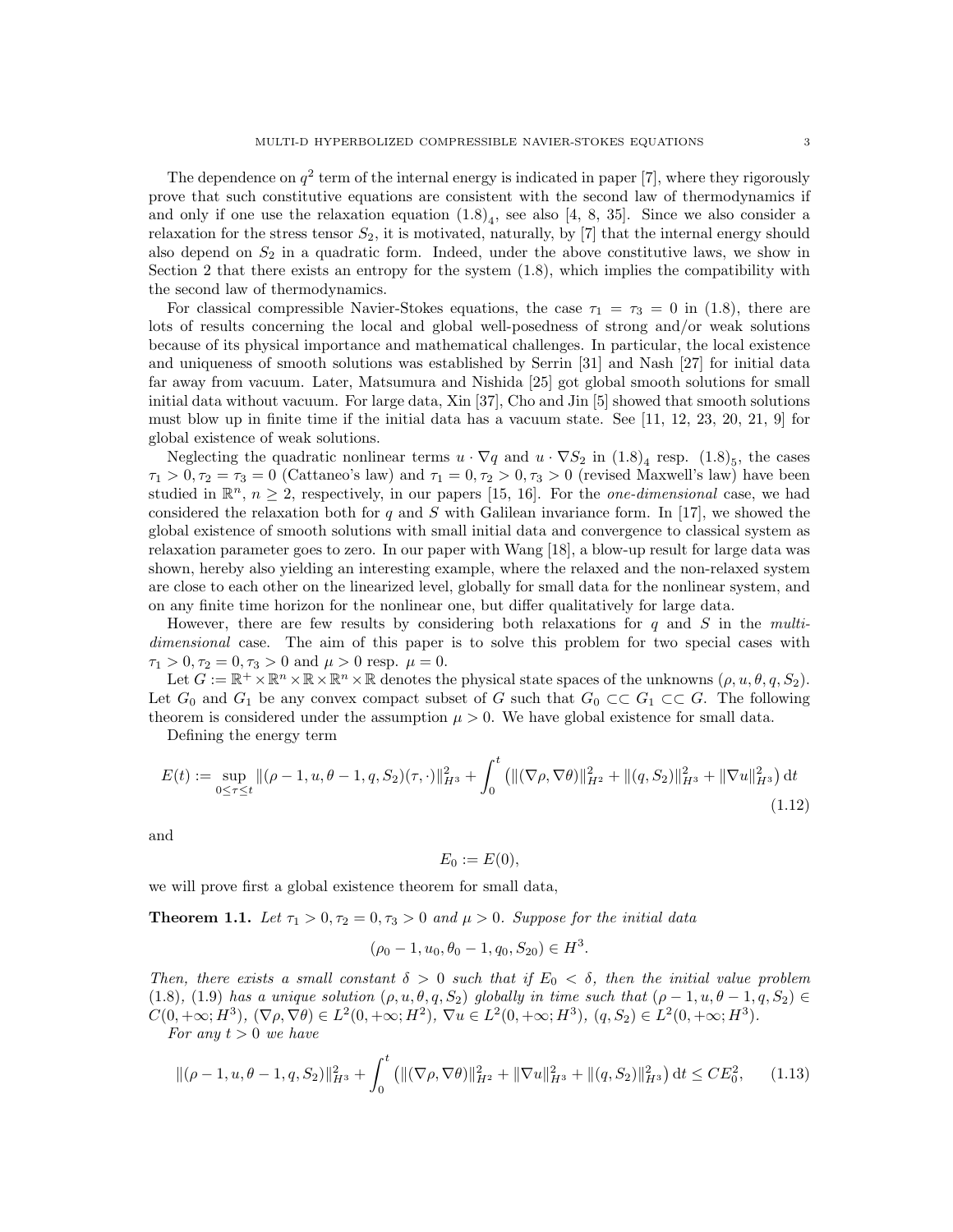where  $C$  is a constant being independent of t and of the initial data. Moreover, the solution decays in the sense

$$
\|\nabla(\rho, u, \theta, q, S_2)\|_{L^2} \to 0 \quad \text{as } t \to \infty.
$$
\n(1.14)

For  $\mu = 0$ , the system (1.8) is reduced to a purely hyperbolic one with zero-order damping terms

$$
\begin{cases}\n\partial_t \rho + \text{div}(\rho u) = 0, \\
\rho \partial_t u + \rho u \cdot \nabla u + \nabla p = \nabla S_2, \\
\rho \partial_t e + \rho u \cdot \nabla e + p \text{div} u + \text{div} q = S_2 \text{div} u, \\
\tau_1 (\partial_t q + u \cdot \nabla q) + q + \kappa \nabla \theta = 0, \\
\tau_3 (\partial_t S_2 + u \cdot \nabla S_2) + S_2 = \lambda \text{div} u.\n\end{cases}
$$
\n(1.15)

The existence of solutions to the system (1.15) with initial data (1.9), even locally, is not immediately clear, since it is not symmetric nor strictly hyperbolic (nor hyperbolic-parabolic). By carefully calculating the eigenvalues and eigenvectors of the corresponding matrix in the associated first-order system, we show that  $(1.15)$  is a *constantly hyperbolic* system, and thus has a local solution. Furthermore, we show in the following theorem that smooth solutions can not exist globally for a class of large initial data.

We define some useful averaged quantities, as in [18]:

$$
F(t) := \int_{\mathbb{R}^n} x \cdot \rho(x, t) u(x, t) \mathrm{d}x,\tag{1.16}
$$

$$
G(t) := \int_{\mathbb{R}^n} (\mathcal{E}(x, t) - \bar{\mathcal{E}}) dx,
$$
\n(1.17)

where  $\mathcal{E}(x,t) := \rho(e + \frac{1}{2}u^2)$  is the total energy and  $\overline{\mathcal{E}} := \overline{\rho}(\overline{e} + \frac{1}{2}\overline{u}^2) = C_v$ .

**Theorem 1.2.** Let  $(\rho, u, \theta, q, S_2)$  be the local solution to  $(1.15)$  on  $[0, T_0)$  with initial data  $(1.9)$ (given by Theorem 4.1 below). Assume that the initial data  $(\rho_0-1, u_0, \theta_0-1, q_0, S_{20})$  are compactly supported in a ball  $B_0(M)$  with radius  $M > 0$ . Moreover, we assume that

$$
G(0) > 0,\tag{1.18}
$$

$$
1 < \gamma := 1 + \frac{R}{C_v} < \frac{5}{3} \tag{1.19}
$$

Then, there exists  $u_0$  satisfying

$$
F(0) > \max\left\{\frac{128\sigma \max\rho_0}{3(5-3\gamma)}, \frac{8\sqrt{\pi \max\rho_0}}{\sqrt{3(5-3\gamma)}}\right\} M^4,\tag{1.20}
$$

such that the length  $T_0$  of the maximal interval of existence of a smooth solution  $(\rho, u, \theta, q, S_2)$  of (1.15) is finite, provided the compact support of the initial data is sufficiently large.

Summarizing we present first results for some multi-dimensional hyperbolic compressible Navier-Stokes equations including local well-posedness, global well-posedness for small data and blow-up for large data, using a variety of techniques to overcome the technical difficulties.

The paper is organized as follows. In Section 2 we derive an entropy equation for system (1.8) and present some preliminary lemmas. The global existence result Theorem 1.1 is proved in Section 3. In Section 4 the local existence and the blow-up result for large data, Theorem 1.2, are proved. In Section 5 we give a remark on the singular limit as  $\tau \to 0$ .

We introduce some notation.  $W^{m,p} = W^{m,p}(\mathbb{R}^n)$ ,  $0 \leq m \leq \infty$ ,  $1 \leq p \leq \infty$ , denotes the usual Sobolev space with norm  $\|\cdot\|_{W^{m,p}}$ .  $H^m$  and  $L^p$  stand for  $W^{m,2}(\mathbb{R}^n)$  resp.  $W^{0,p}(\mathbb{R}^n)$ . For  $m \times d$ matrices  $B = (b_{jk})$ ,  $M = (m_{jk})$ , we denote  $A : B = \sum_{j=1}^{m} \sum_{k=1}^{d} b_{jk} m_{jk}$ , and  $M^2 = M : M$ . For  $m \in \mathbb{N}_0$  we denote by  $\nabla^m v$  derivatives of v of order m.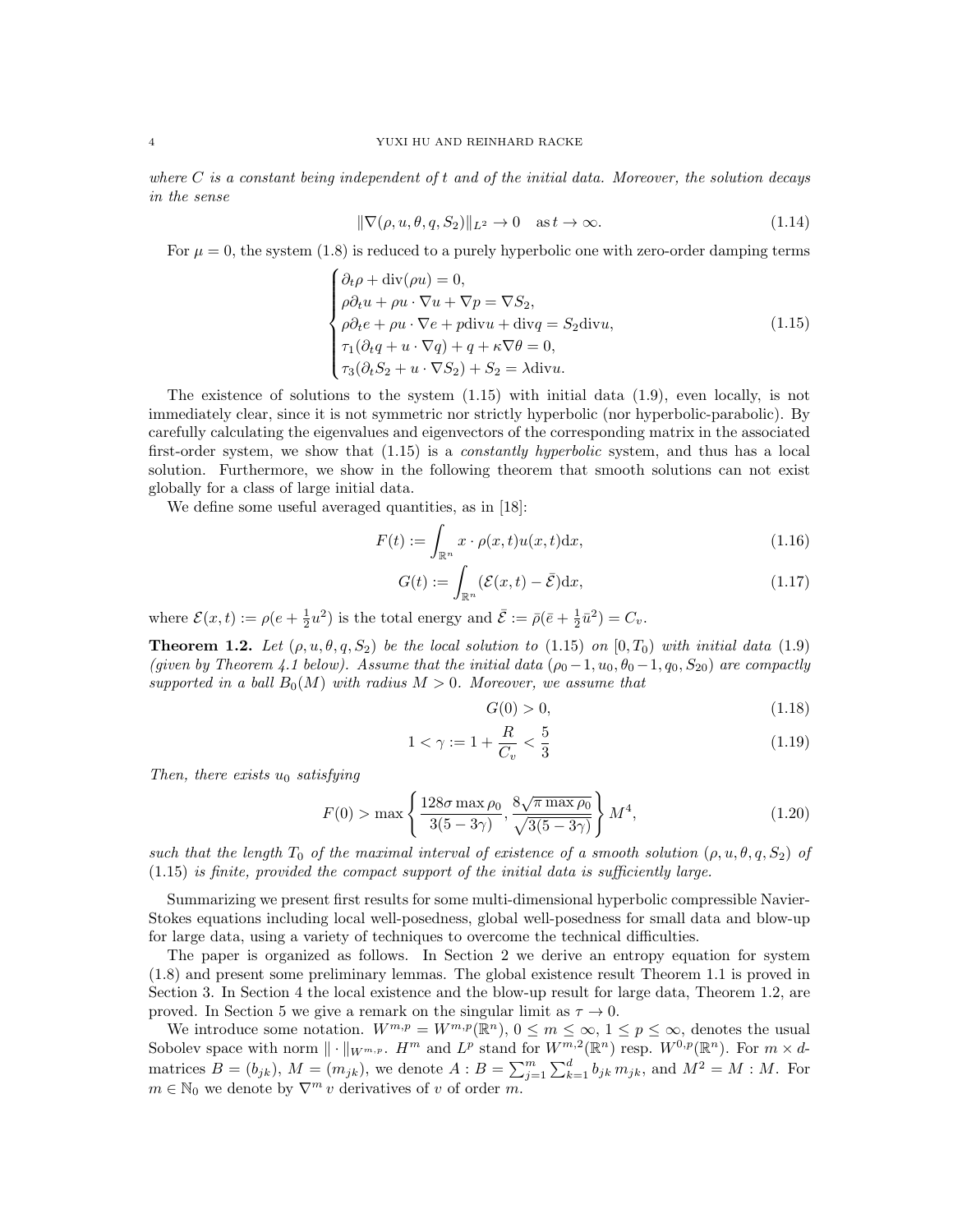#### 2. Entropy equation and some preliminary inequalities

In this part, we first derive an entropy equation for system (1.8). Defining the entropy

$$
\eta := C_v \ln \theta - R \ln \rho + \frac{\tau_1}{2\kappa \theta^2 \rho} q^2.
$$
\n(2.1)

Similar to [17], we have for a local solution

Lemma 2.1.

$$
\partial_t(\rho \eta) + \text{div}(\rho u \eta) + \text{div}\left(\frac{q}{\theta}\right) = \frac{q^2}{\kappa \theta^2} + \frac{S_2^2}{\theta \lambda} + \frac{S_1^2}{2\mu \theta}.
$$
 (2.2)

*Proof.* Dividing equation  $(1.8)$ <sub>3</sub> by  $\theta$ , we have

$$
\frac{\rho}{\theta}\partial_t(C_v\theta + \frac{\tau_1}{\kappa\theta\rho}q^2 + \frac{\tau_3}{2\lambda\rho}S_2^2) + \frac{\rho}{\theta}u \cdot \nabla(C_v\theta + \frac{\tau_1}{\kappa\theta\rho}q^2 + \frac{\tau_3}{2\lambda\rho}S_2^2) + R\rho \text{div}u \n- \frac{\tau_1}{2\kappa\theta^2}q^2 \text{div}u - \frac{\tau_3}{2\lambda\theta}S_2^2 \text{div}u + \frac{\text{div}q}{\theta} = \frac{S_2 \text{div}u}{\theta} + \frac{\mu}{\theta}(\nabla u + \nabla u^T - \frac{2}{n}\text{div}uI_n) : \nabla u.
$$
\n(2.3)

For the term  $\frac{\rho}{\theta} \partial_t \left( \frac{\tau_1}{\kappa \theta \rho} q^2 \right)$ , we have

$$
\frac{\rho}{\theta} \partial_t \left( \frac{\tau_1}{\kappa \theta \rho} q^2 \right) = \rho \partial_t \left( \frac{\tau_1}{\kappa \rho \theta^2} q^2 \right) + \frac{\tau_1 \partial_t \theta}{\kappa \theta^3} q^2
$$
\n
$$
= \rho \partial_t \left( \frac{\tau_1}{\kappa \rho \theta^2} q^2 \right) - \frac{1}{2} \partial_t \left( \frac{1}{\theta^2} \right) \frac{\tau_1}{\kappa} q^2
$$
\n
$$
= \rho \partial_t \left( \frac{\tau_1}{\kappa \rho \theta^2} q^2 \right) - \frac{1}{2} \partial_t \left( \frac{\tau_1}{\kappa \theta^2} q^2 \right) + \frac{\tau_1 q \partial_t q}{\kappa \theta^2}
$$
\n
$$
= \rho \partial_t \left( \frac{\tau_1}{\kappa \rho \theta^2} q^2 \right) - \frac{1}{2} \partial_t \left( \frac{\tau_1}{\kappa \theta^2} q^2 \right) - \frac{\tau_1 q}{\kappa \theta^2} u \cdot \nabla q - \frac{q^2}{\kappa \theta^2} - \frac{q \cdot \nabla \theta}{\theta^2}.
$$
\n(2.4)

For the term  $\frac{\rho}{\theta}u \cdot \nabla(\frac{\tau_1}{\kappa \theta \rho}q^2)$ , we get

$$
\frac{\rho}{\theta}u \cdot \nabla \left(\frac{\tau_1}{\kappa \theta \rho}q^2\right) = \rho u \cdot \nabla \left(\frac{\tau_1}{\kappa \rho \theta^2}q^2\right) + u \frac{\nabla \theta}{\theta^3} \frac{\tau_1}{\kappa}q^2
$$
\n
$$
= \rho u \cdot \nabla \left(\frac{\tau_1}{\kappa \rho \theta^2}q^2\right) - u \cdot \nabla \left(\frac{1}{2} \frac{\tau_1}{\kappa \theta^2}q^2\right) + \frac{\tau_1 q}{\kappa \theta^2}u \cdot \nabla q. \tag{2.5}
$$

Then we have

$$
\frac{\rho}{\theta} \partial_t \left( \frac{\tau_1}{\kappa \theta \rho} q^2 \right) + \frac{\rho}{\theta} u \cdot \nabla \left( \frac{\tau_1}{\kappa \theta \rho} q^2 \right) - \frac{\tau_1}{2 \kappa \theta^2} q^2 \text{div} u
$$
\n
$$
= \left[ \rho \partial_t \left( \frac{\tau_1}{\kappa \rho \theta^2} q^2 \right) + \rho u \cdot \nabla \left( \frac{\tau_1}{\kappa \rho \theta^2} q^2 \right) \right] - \left[ \frac{1}{2} \partial_t \left( \frac{\tau_1}{\kappa \theta^2} q^2 \right) + \text{div} \left( u \frac{1}{2} \frac{\tau_1}{\kappa \theta^2} q^2 \right) \right] - \frac{q^2}{\kappa \theta^2} - \frac{q \nabla \theta}{\theta^2}
$$
\n
$$
= \left[ \partial_t \left( \frac{1}{2} \frac{\tau_1}{\kappa \theta^2} q^2 \right) + \text{div} \left( u \frac{1}{2} \frac{\tau_1}{\kappa \theta^2} q^2 \right) \right] - \frac{q^2}{\kappa \theta^2} - \frac{q \cdot \nabla \theta}{\theta^2}.
$$
\n(2.6)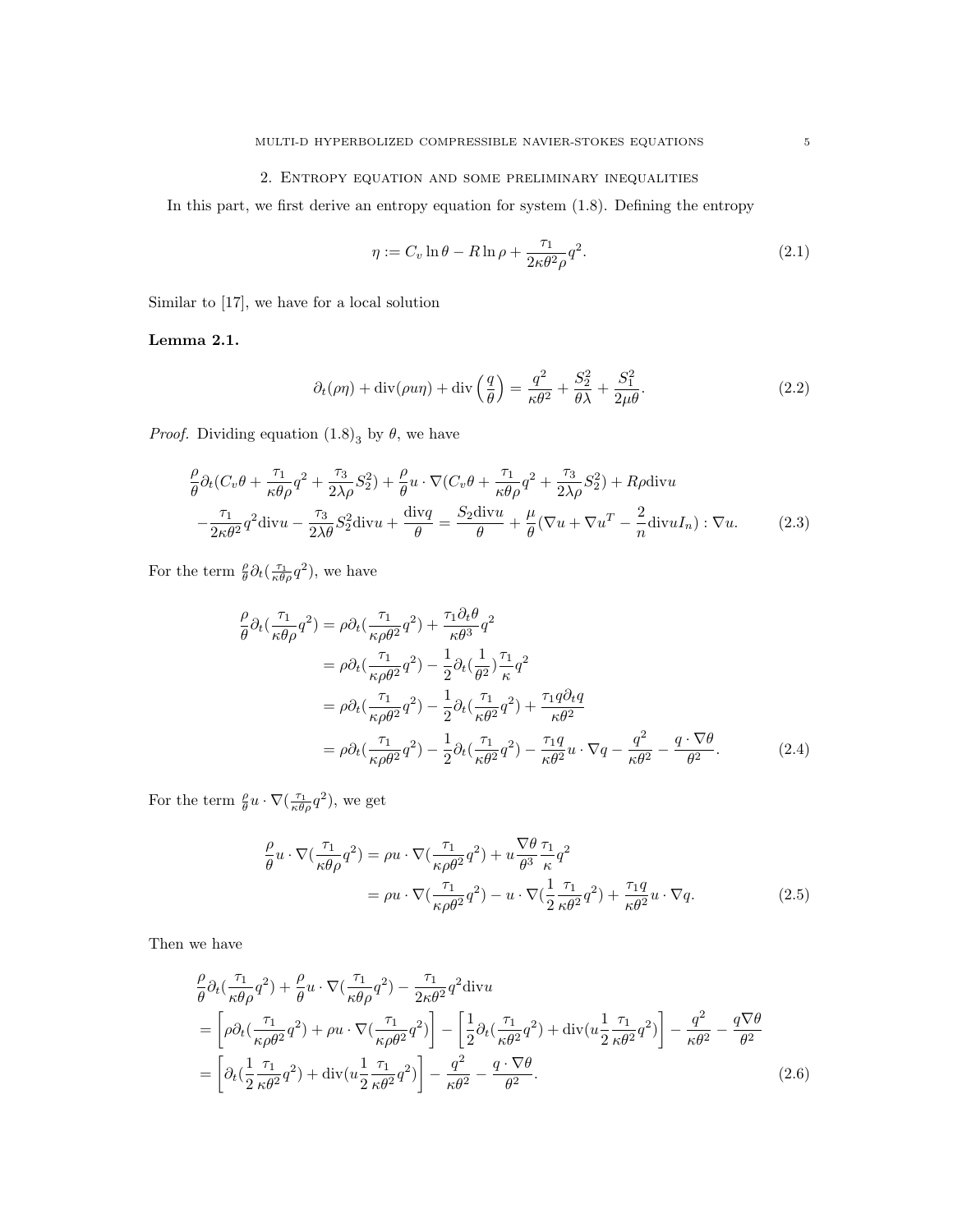On the other hand, we have

$$
\frac{\rho}{\theta}\partial_t\left(\frac{\tau_3}{2\lambda\rho}S_2^2\right) + \frac{\rho}{\theta}u \cdot \nabla\left(\frac{\tau_3}{2\lambda\rho}S_2^2\right) - \frac{\tau_3}{2\lambda\theta}S_2^2 \text{div}u
$$
\n
$$
= \frac{\tau_3}{\theta\lambda}S_2\partial_tS_2 - \frac{\tau_3S_2^2}{2\lambda\rho\theta}\partial_t\rho + \frac{\tau_3}{\theta\lambda}S_2u \cdot \nabla S_2 - \frac{\tau_3S_2^2}{2\lambda\rho\theta}u\nabla\rho - \frac{\tau_3}{2\lambda\theta}S_2^2 \text{div}u
$$
\n
$$
= \frac{S_2}{\theta\lambda}\left(\tau_3(\partial_tS_2 + u \cdot \nabla S_2)\right) - \frac{\tau_3S_2^2}{2\lambda\rho\theta}(\partial_t\rho + u \cdot \nabla\rho) - \frac{\tau_3}{2\lambda\theta}S_2^2 \text{div}u
$$
\n
$$
= \frac{S_2}{\theta\lambda}(-S_2 + \lambda \text{div}u) + \frac{\tau_3S_2^2}{2\lambda\rho\theta}\rho \text{div}u - \frac{\tau_3}{2\lambda\theta}S_2^2 \text{div}u
$$
\n
$$
= -\frac{S_2^2}{\theta\lambda} + \frac{S_2 \text{div}u}{\theta}.
$$
\n(2.7)

Moreover, notice that

$$
(\nabla u + \nabla u^T - \frac{2}{n} \text{div} u I_n) : \nabla u = \frac{1}{2} |\nabla u + \nabla u^T - \frac{2}{n} \text{div} u I_n|^2 = \frac{S_1^2}{2\mu^2},
$$
\n(2.8)

since the matrix  $\nabla u + \nabla u^T - \frac{2}{n} \text{div} u I_n$  is symmetric and traceless. Therefore, we derive from (2.3),  $(2.6), (2.7), (2.8)$  the following equality

$$
\partial_t (C_v \rho \ln \theta + \frac{\tau_1}{2\kappa \theta^2} q^2) + \text{div}(C_v \rho u \ln \theta + u \frac{\tau_1}{2\kappa \theta^2} q^2) + R\rho \text{div} u + \text{div}(\frac{q}{\theta})
$$
  
= 
$$
\frac{q^2}{\kappa \theta^2} + \frac{S_2^2}{\theta \lambda} + \frac{\mu}{2\theta} |\nabla u + \nabla u^T - \frac{2}{n} \text{div} I_n|^2.
$$
 (2.9)

Now, we rewrite the equation  $(1.8)<sub>1</sub>$  as

$$
R\rho \partial_t(\ln \rho) + R\rho u \nabla(\ln \rho) + R\rho \text{div} u = 0. \qquad (2.10)
$$

Combining the equations (2.9) and (2.10), we get the desired result.  $\Box$ 

**Remark 2.1.** In case  $\tau_1 = \tau_2 = \tau_3 = 0$ , the entropy  $\eta$  defined in (2.1) is reduced to the quantity  $C_v \ln \theta - R \ln \rho$  which is the entropy for classical fluid dynamics. Moreover, the entropy equation (2.2) is reduced to the following classical entropy equation

$$
\partial_t(\rho \eta) + \text{div}(\rho u \eta) - \text{div}(\frac{\kappa \nabla \theta}{\theta}) = \frac{\kappa |\nabla \theta|^2}{\theta^2} + \frac{1}{\theta} \left( \frac{\mu}{2} |\nabla u + \nabla u^T - \frac{2}{n} \text{div} u I_n|^2 + \lambda |\text{div} u|^2 \right). \tag{2.11}
$$

Combining the equation of conservation of energy

$$
\partial_t (\rho e + \frac{1}{2}\rho u^2) + \text{div}(\rho u e + \frac{\rho u}{2}|u|^2) + \text{div}(pu) + \text{div}q = \text{div}(S:u),\tag{2.12}
$$

the mass equation  $(1.8)<sub>1</sub>$  and the entropy equation  $(2.2)$ , we get

#### Lemma 2.2.

$$
\partial_t \left[ C_v \rho (\theta - \ln \theta - 1) + R(\rho \ln \rho - \rho + 1) + (1 - \frac{1}{2\theta}) \frac{\tau_1}{\kappa \theta} q^2 + \frac{1}{2} \rho u^2 + \frac{\tau_3}{2\lambda} S_2^2 \right]
$$
  
+
$$
\text{div} \left[ C_v \rho u (\theta - \ln \theta - 1) + u (1 - \frac{1}{2\theta}) \frac{\tau_1}{\kappa \theta} q^2 + \frac{\tau_3}{2\lambda} u S_2^2 + R \rho u \ln \rho - R \rho u - \frac{q}{\theta} + \frac{1}{2} \rho u |u|^2
$$
  
+
$$
p u + q - \mu u (\nabla u + \nabla u^T - \frac{2}{n} \text{div} u I_n) - S_2 u \right] + \frac{q^2}{\kappa \theta^2} + \frac{S_2^2}{\theta \lambda} + \frac{\mu}{2\theta} |\nabla u + \nabla u^T - \frac{2}{n} \text{div} u I_n|^2 = 0. \tag{2.13}
$$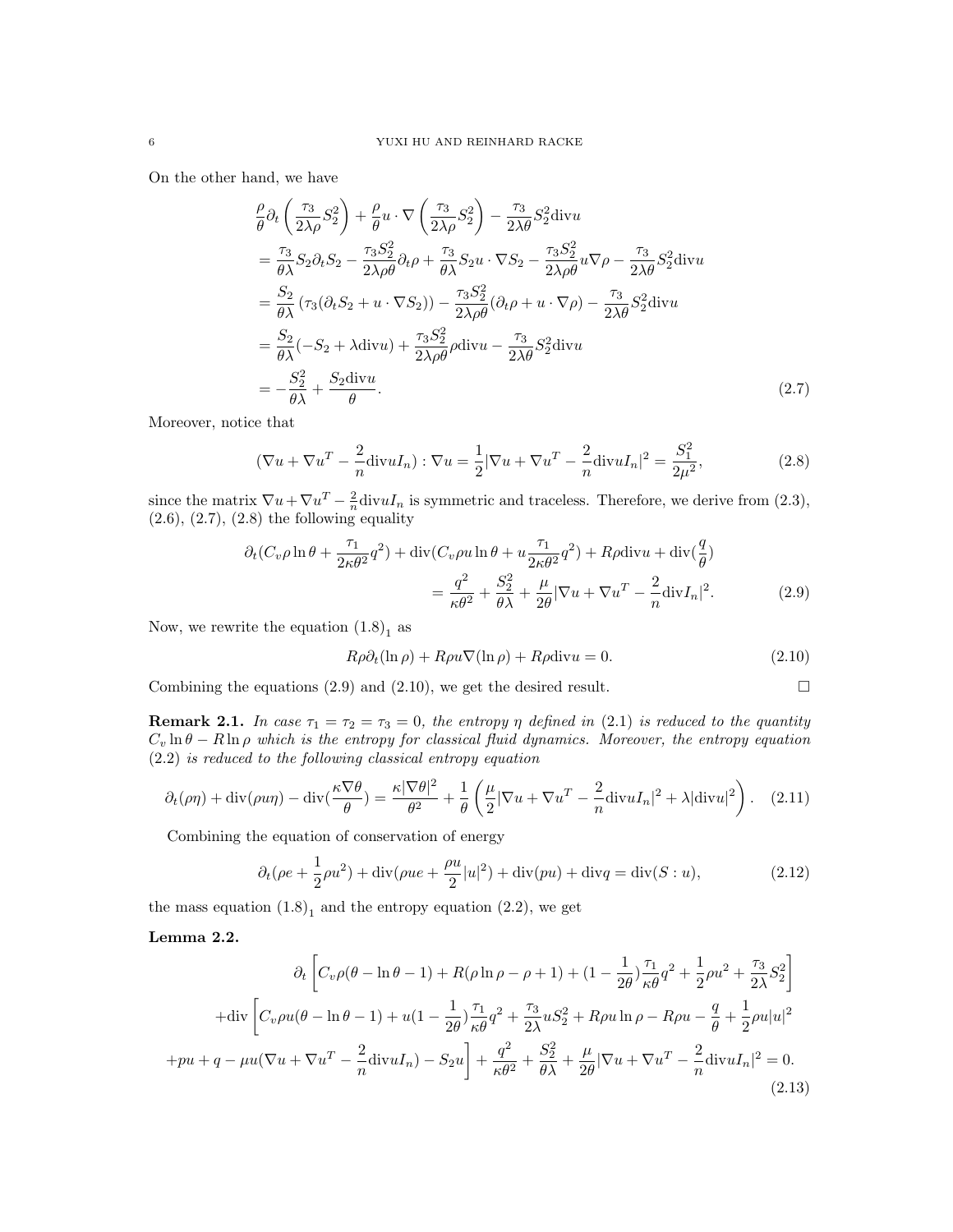Denoting  $V := (\rho, u, \theta, q, S_2)$ , and writing (2.13) as

$$
\partial_t \eta_1(V) + \text{div}[\zeta(V)] + \frac{q^2}{\kappa \theta^2} + \frac{S_2^2}{\theta \lambda} + \frac{S_1^2}{2\mu \theta} = 0,
$$

we have a dissipative relation for the convex entropy pair  $(\eta_1, \zeta)$  with convex  $\eta_1$ .

This equation will later on imply in particular the lower energy estimates of the solutions which are crucial to get the global existence of solutions for system  $(1.8)$ . Next, we present some inequalities which is frequently used in the proof of our main results.

**Lemma 2.3.** In space dimensions  $n = 2, 3$  we have the standard Sobolev imbeddings i)  $H^2 \hookrightarrow L^{\infty}$ .

ii)  $H^1 \hookrightarrow L^p$ , for  $2 \le p \le 6$ .

The following Moser-type inequalities will be used in subsequent sections and can be found as a standard tool for example in [24, 30].

**Lemma 2.4.** (i) Let  $r, m, n \in \mathbb{N}$ ,  $1 < p \leq \infty$ ,  $h \in C^{r}(\mathbb{R}^{m})$ ,  $B := ||h||_{C^{r}(\overline{B(0,1)})}$ . Then there is a constant  $C = C(r, m, n, p) > 0$  such that for all  $w = (w_1, \ldots, w_m) \in W^{r, p}(\mathbb{R}^n) \cap L^{\infty}(\mathbb{R}^n)$  with  $||w||_{L^{\infty}} \leq 1$  the inequality

$$
\|\nabla^r h(w)\|_{L^p} \le C \, B \, \|\nabla^r w\|_{L^p} \tag{2.14}
$$

holds.

(ii) Let  $m \in \mathbb{N}$ . Then there is a constant  $C = C(m, n) > 0$  such that for all  $f, g \in W^{m, 2} \cap L^{\infty}$  and  $\alpha \in \mathbb{N}_0^n, |\alpha| \leq m$ , the following inequalities hold:

$$
\|\nabla^{|\alpha|}(fg)\|_2 \le C(\|f\|_{L^\infty} \|\nabla^m g\|_2 + \|\nabla^m f\|_2 \|g\|_{L^\infty}), \tag{2.15}
$$

$$
\|\nabla^{|\alpha|}(fg) - f\nabla^{|\alpha|}g\|_2 \le C(\|\nabla f\|_{L^\infty} \|\nabla^{m-1}g\|_2 + \|\nabla^m f\|_2 \|g\|_{L^\infty}).\tag{2.16}
$$

#### 3. Global existence for small data: proof of Theorem 1.1

We first derive the following equation for  $\theta$ :

$$
\rho e_{\theta} \partial_t \theta + (\rho u e_{\theta} - \frac{2q}{\theta}) \nabla \theta + \theta p_{\theta} \text{div} u + \text{div} q = \frac{2}{\kappa \theta} q^2 + \frac{1}{\lambda} S_2^2 + \frac{\mu}{2} |\nabla u + \nabla u^T - \frac{2}{n} \text{div} u I_n|^2. \tag{3.1}
$$

*Proof of* 
$$
((3.1)
$$
. Since

$$
\rho \partial_t e = \rho e_\theta \partial_t \theta + \rho e_\rho \partial_t \rho + \rho e_q \partial_t q + \rho e_{S_2} \partial_t S_2,
$$
  

$$
\rho u \cdot \nabla e = \rho e_\theta u \cdot \nabla \theta + \rho e_\rho u \cdot \nabla \rho + \rho e_q u \cdot \nabla q + \rho e_{S_2} u \cdot \nabla S_2,
$$

we have

$$
\rho \partial_t e + \rho u \nabla e
$$
  
=  $\rho e_\theta \partial_t \theta + \rho e_\theta u \cdot \nabla \theta + \rho e_\rho (\partial_t \rho + u \cdot \nabla \rho) + \rho e_q (\partial_t q + u \cdot \nabla q) + \rho e_{S_2} (\partial_t S_2 + u \cdot \nabla S_2)$   
=  $\rho e_\theta \partial_t \theta + \rho e_\theta u \cdot \nabla \theta - \rho^2 e_\rho \text{div} u + \rho e_q (-\frac{1}{\tau_1} q - \frac{\kappa}{\tau_1} \nabla \theta) + \rho e_{S_2} (-\frac{1}{\tau_3} S_2 + \frac{1}{\tau_3} \lambda \text{div} u)$   
=  $\rho e_\theta \partial_t \theta + \rho e_\theta u \cdot \nabla \theta - \rho^2 e_\rho \text{div} u + \rho \frac{2\tau_1}{\kappa \rho \theta} q (-\frac{1}{\tau_1} q - \frac{\kappa}{\tau_1} \nabla \theta) + \rho \frac{\tau_3}{\lambda \rho} S_2 (-\frac{1}{\tau_3} S_2 + \frac{1}{\tau_3} \lambda \text{div} u)$   
=  $\rho e_\theta \partial_t \theta + (\rho e_\theta u - \frac{2q}{\theta}) \cdot \nabla \theta - \rho^2 e_\rho \text{div} u - \frac{2}{\kappa \theta} q^2 - \frac{1}{\lambda} S_2^2 + S_2 \text{div} u.$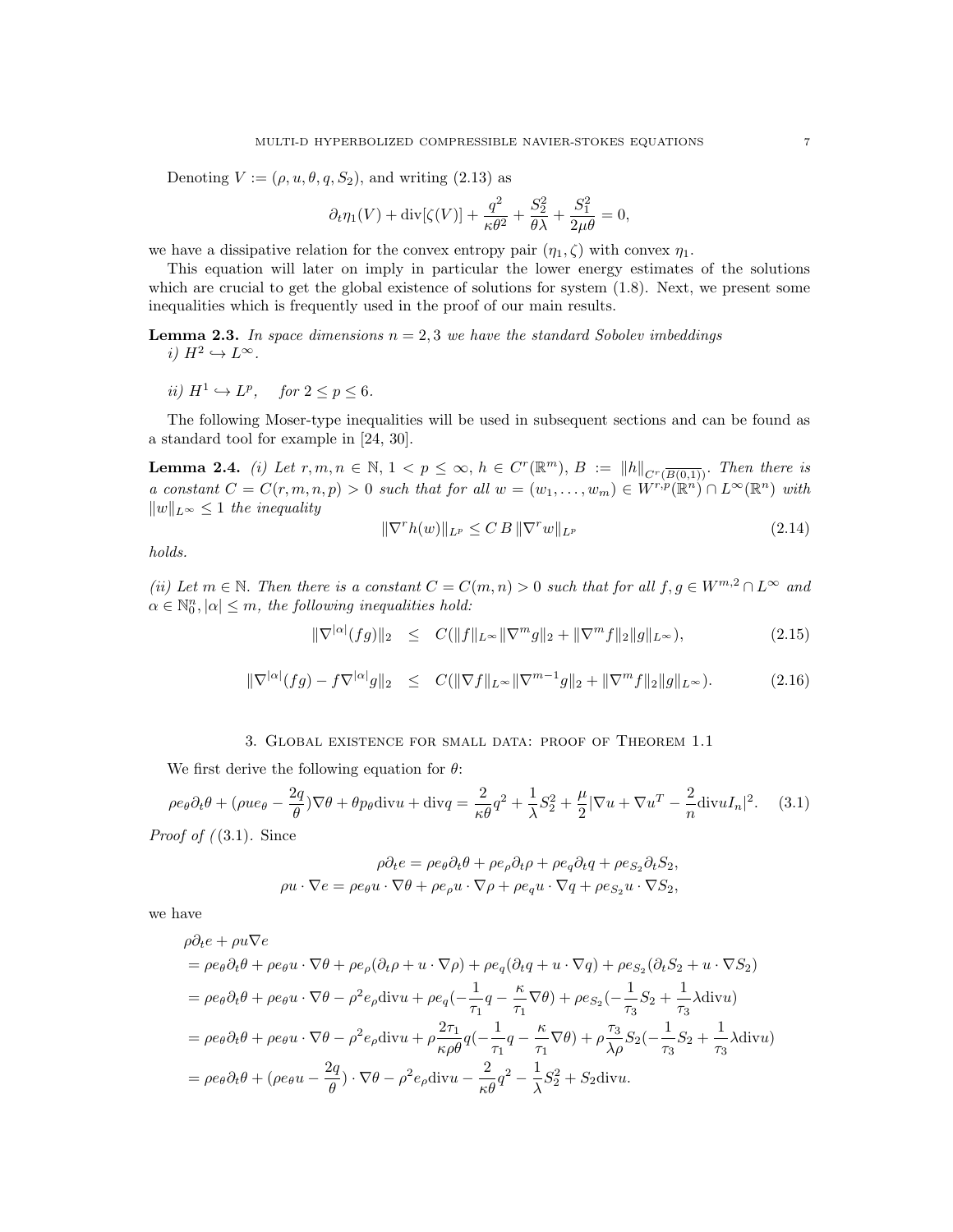By the valid thermodynamic equation  $\rho^2 e_{\rho} = p - \theta p_{\theta}$  and (2.8), we derive the desired equation  $(3.1).$ 

So, we have

$$
\begin{cases}\n\partial_t \rho + \text{div}(\rho u) = 0, \\
\rho \partial_t u + \rho u \cdot \nabla u + \nabla p = \mu(\triangle u + \frac{n-2}{n} \nabla \text{div} u) + \nabla S_2, \\
\rho e_\theta \partial_t \theta + (\rho u e_\theta - \frac{2q}{\theta}) \nabla \theta + \theta p_\theta \text{div} u + \text{div} q = \frac{2}{\kappa \theta} q^2 + \frac{1}{\lambda} S_2^2 + \frac{\mu}{2} |\nabla u + (\nabla u)^T - \frac{2}{n} \text{div} u I_n|^2, \\
\tau_1(\partial_t q + u \cdot \nabla q) + q + \kappa \nabla \theta = 0, \\
\tau_3(\partial_t S_2 + u \cdot \nabla S_2) + S_2 = \lambda \text{div} u.\n\end{cases} (3.2)
$$

We first show the local existence of solutions in the following theorem.

**Theorem 3.1.** Suppose that the initial data  $(\rho_0 - 1, u_0, \theta_0 - 1, q_0, S_{20}) \in H^3$  and  $(\rho_0, u_0, \theta_0, q_0, S_{20}) \in$  $G_0$ . Then, for each convex open subset  $G_1$  satisfying  $G_0 \subset\subset G_1 \subset\subset G$ , there exists  $T =$  $T(\|(\rho_0, \ldots, S_{20})\|_{H^3}) > 0$ , such that the system (3.2) has an unique classical solution  $(\rho, u, \theta, q, S_2)$ satisfying

$$
(\rho - 1, \theta - 1, q, S_2) \in C([0, T], H^3) \cap C^1([0, T], H^2)
$$
  

$$
u \in C([0, T], H^3) \cap C^1([0, T], H^1)
$$

and

$$
(\rho, u, \theta, q, S_2) \in G_1, \quad \forall (x, t) \in \mathbb{R}^3 \times [0, T].
$$

Proof. First, we write the above system as a hyperbolic-parabolic system:

$$
\begin{cases} A_0^1 \partial_t V + \sum\limits_{j=1}^n A_j \partial_{x_j} V = f(V, \nabla u), \\ A_0^2 \partial_t u - \sum\limits_{i=1}^n \sum\limits_{j=1}^n B_{ij} \partial_{x_i x_j} u = g(V, u, \nabla V, \nabla u), \end{cases}
$$

where  $V = (\rho, \theta, q, S_2)$  and

$$
A_0^1 = \begin{pmatrix} 1 & 0 & 0 & 0 \\ 0 & \rho e_\theta & 0 & 0 \\ 0 & 0 & \frac{\tau_1}{\kappa} & 0 \\ 0 & 0 & 0 & \tau_3 \end{pmatrix}, \quad \sum_{j=1}^n A_j \xi_j = \begin{pmatrix} u \cdot \xi & 0 & 0 & 0 \\ 0 & \rho e_\theta u \cdot \xi & \xi^T & 0 \\ 0 & \xi & u \cdot \xi & 0 \\ 0 & 0 & 0 & u \cdot \xi \end{pmatrix},
$$

$$
f(V, \nabla u) = \begin{pmatrix} -\theta p_\theta \operatorname{div} u + \frac{2}{\kappa \theta} q^2 + \frac{1}{\lambda} S_2^2 + \frac{\mu}{2} |\nabla u + (\nabla u)^T - \frac{2}{n} \operatorname{div} u I_n|^2 \\ -\frac{q}{\kappa} & \lambda \operatorname{div} u - S_2 \\ \lambda \operatorname{div} u - S_2 & H(0, \kappa) - S_2 \end{pmatrix},
$$

$$
A_0^2 = \rho I_n, \quad \sum_{i=1}^n \sum_{j=1}^n B_{ij} \xi_i \xi_j = \mu (I_n + \frac{n-2}{n} \xi \xi^T),
$$

$$
g(V, u, \nabla V, \nabla u) = -\rho u \cdot \nabla u - p_\rho \nabla \rho - p_\theta \nabla \theta - p_q \nabla q - (p_{S_2} - 1) \nabla S_2,
$$

for  $\xi \in \mathbb{R}^n$  with  $|\xi| = 1$ . We observe that  $A_0^1, A_0^2$  are symmetric and positive definite matrices,  $A_j$ is a symmetric matrix,  $B_{ij}$  are symmetric matrices, and  $\sum_{i=1}^{n}$  $\sum_{n=1}^{\infty}$  $\sum_{j=1} B_{ij} \xi_i \xi_j$  is positive definite for all  $\xi \in \mathbb{S}^{n-1}$ . For the equilibrium state  $\overline{V} = (1, 1, 0, 0), \overline{u} = 0$ , we have  $f(\overline{V}, 0) = 0$  and  $g(\overline{V}, \overline{u}, 0, 0) = 0$ . Then the local existence theorem follows immediately by using the results of Kawashima, see [22] or the appendix in [30].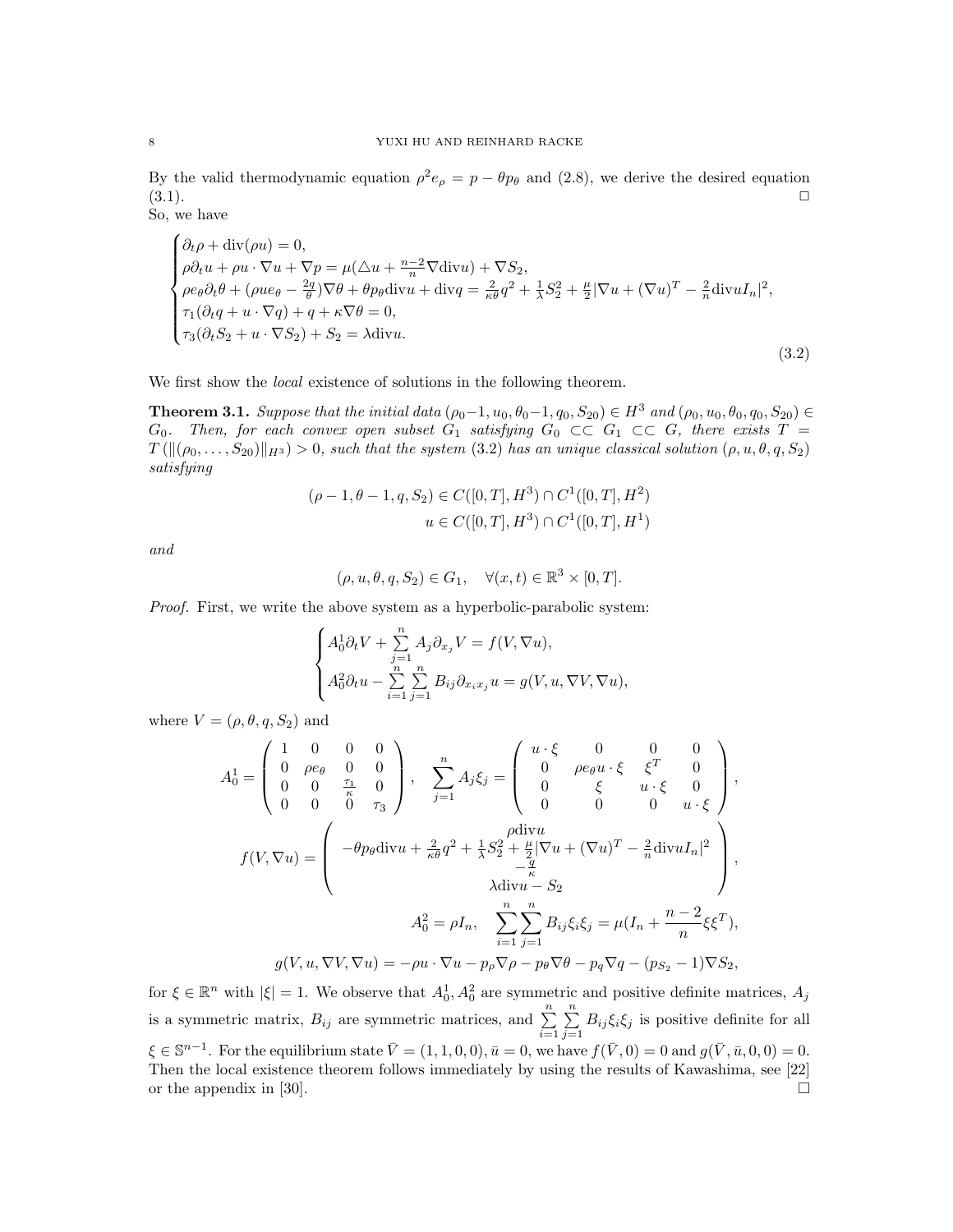For the global existence for small data, we do not use the results of Kawashima [22] by checking the so-called Kawashima condition. Instead, we use energy estimates and the entropy equation to get the desired result. Since we have quadratic terms in the equation  $(3.2)_3$ , the Sobolev regularity in Kawashima [22] in  $\mathbb{R}^3$  is at least  $H^4$ . Here we obtain  $H^3$ -estimates; Kawashima's results do not apply to our problem.

**Proposition 3.2.** There is a constant  $\delta > 0$  such that if  $E(t) \leq \delta, t \in [0, T]$ , then for  $t \in [0, T]$ 

$$
E(t) \le C \| (\rho_0 - 1, u_0, \theta_0 - 1, q_0, S_0 \|_{H^3}^2 + C E(t)^{\frac{3}{2}},
$$
\n(3.3)

where C is a constant being independent of  $\delta$  and of the initial data.

The global existence of solutions for small data follows from Proposition 3.2 and Theorem 3.1 immediately by continuing a local solution, if the initial data are chosen to be sufficiently small.

The following series of Lemmas is devoted to prove Proposition 3.2. First, from Lemma 2.2, we derive the following lower energy estimates for a given local solution, cp. [17] for similar arguments.

#### Lemma 3.3.

$$
\frac{\mathrm{d}}{\mathrm{d}t} \int_{\mathbb{R}^3} \left( C_v \rho(\theta - \ln \theta - 1) + R(\rho \ln \rho - \rho + 1) + (1 - \frac{1}{2\theta}) \frac{\tau_1}{\kappa \theta} q^2 + \frac{1}{2} \rho u^2 + \frac{\tau_3}{2\lambda} S_2^2 \right) \mathrm{d}x + \int_{\mathbb{R}^3} \left( \frac{q^2}{\kappa \theta^2} + \frac{S_2^2}{\theta \lambda} + \frac{\mu}{2\theta} |\nabla u + (\nabla u)^T - \frac{2}{n} \mathrm{div} u I_n|^2 \right) \mathrm{d}x = 0.
$$

Moreover, there exists  $\delta_0 > 0$  such that if  $E(t) \leq \delta_0$  for  $t \in [0, T]$ , we have

$$
\|(\rho - 1, u, \theta - 1, q, S_2)(\cdot, t)\|_{L^\infty} \le \frac{1}{4}
$$
\n(3.4)

and

$$
\int_{\mathbb{R}^3} \left( (\rho - 1)^2 + (\theta - 1)^2 + u^2 + q^2 + S_2^2 \right) (x, t) dx + \int_0^t \int_{\mathbb{R}^3} \left( q^2 + S_2^2 + |\nabla u|^2 + |\text{div} u|^2 \right) dx dt \le CE_0.
$$
\n(3.5)

In the sequel we will assume

$$
E(t) \le \delta_0, \quad \text{for } t \in [0, T].
$$

Before we concentrate on the higher-order a priori estimates, by using the equations (3.2), we can prove

**Lemma 3.4.** There is a small constant  $\delta > 0$  such that if  $E(t) \leq \delta, t \in [0, T]$ , then for  $t \in [0, T]$ 

$$
\|(\partial_t \rho, \partial_t \theta, \partial_t q, \partial_t S_2)\|_{H^2}^2 + \|\partial_t u\|_{H^1}^2 + \int_0^t \|(\partial_t \rho, \partial_t \theta, \partial_t q, \partial_t S_2, \partial_t u)\|_{H^2}^2 dt \le CE(t).
$$
 (3.6)

*Proof.* We only give a short proof for the estimates of  $\partial_t u$ . The other terms can be estimated in a similar way. From equation  $(3.2)_2$ , we have

$$
\|\partial_t u\|_{H^1} \le \|u \cdot \nabla u + \frac{p_\rho}{\rho} \nabla \rho + \frac{p_\theta}{\rho} \nabla \theta + \frac{p_g}{\rho} \nabla q + \frac{p_{S_2}}{\rho} \nabla S_2 + \frac{1}{\rho} \nabla S_2 + \frac{\mu}{\rho} (\triangle u + \frac{n-2}{n} \nabla \text{div} u) \|_{H^1}
$$
  

$$
\le CE(t)^{\frac{1}{2}} + \|\frac{\mu}{\rho} (\triangle u + \frac{n-2}{n} \nabla \text{div} u) \|_{H^1}.
$$

Since

$$
\|\frac{\mu}{\rho}(\triangle u + \frac{n-2}{n}\nabla \text{div} u)\|_{L^2} \le C \|u\|_{H^2} \le CE(t)^{\frac{1}{2}}
$$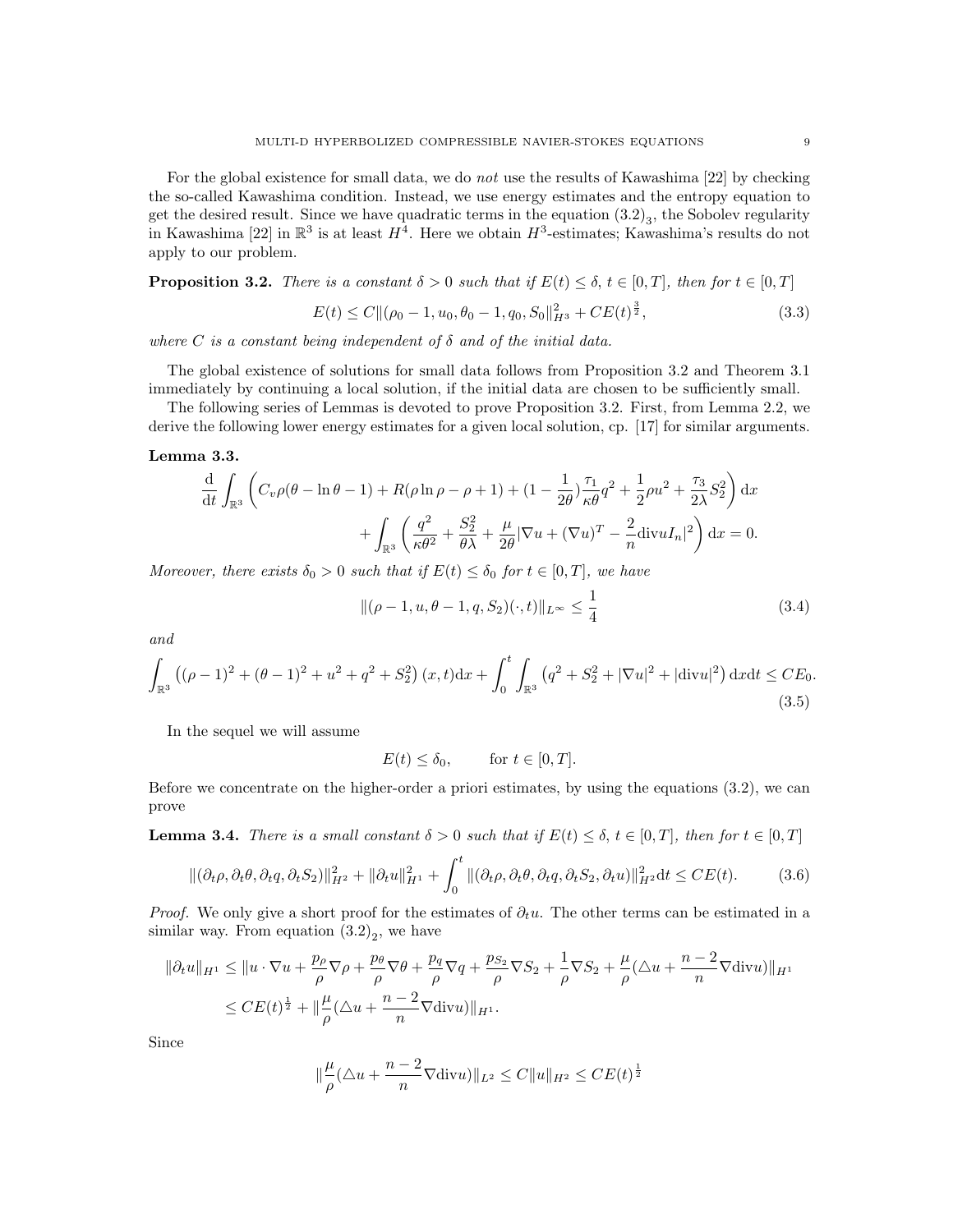and

 $\sqrt{ }$ 

 $\begin{array}{c} \begin{array}{c} \begin{array}{c} \end{array} \\ \end{array} \end{array}$ 

$$
\|\nabla \left(\frac{\mu}{\rho}(\Delta u + \frac{n-2}{n}\nabla \text{div}u)\right)\|_{L^2}
$$
  
\n
$$
\leq C \left(\|\frac{1}{\rho^2}\nabla \rho\|_{L^3}\|\Delta u + \frac{n-2}{n}\nabla \text{div}u\|_{L^6} + \|\frac{1}{\rho}\|_{L^\infty}\|\Delta u + \frac{n-2}{n}\nabla \text{div}u\|_{H^1}\right)
$$
  
\n
$$
\leq C (\|\nabla \rho\|_{H^1}\|u\|_{H^3} + \|u\|_{H^3}) \leq CE(t)^{\frac{1}{2}}.
$$

Thus, we have

$$
\|\partial_t u\|_{H^1}^2 \leq CE(t).
$$

On the other hand, using similar methods as above, we have

$$
\|\partial_t u\|_{H^2} \le C \| (\nabla \rho, \nabla u, \nabla \theta, \nabla q, \nabla S_2, \triangle u) \|_{H^2}
$$

which implies by the definition of  $E(t)$  that

$$
\int_0^t \|\partial_t u\|_{H^2}^2 dt \leq CE(t).
$$

Now, for  $1 \leq |\alpha| \leq 3$ , taking  $\nabla \nabla^{|\alpha|-1}$  to the equations  $(3.2)_1$ ,  $(3.2)_3$ ,  $(3.2)_4$ ,  $(3.2)_5$  and  $\nabla^{|\alpha|-1}$ to the equation  $(3.2)_2$ , we derive the following system

$$
\partial_t \nabla \nabla^{|\alpha|-1} \rho + u \cdot \nabla (\nabla \nabla^{|\alpha|-1} \rho) + \rho \nabla \text{div} \nabla^{|\alpha|-1} u = -[\nabla \nabla^{|\alpha|-1} (u \cdot \nabla \rho) - u \cdot \nabla (\nabla \nabla^{|\alpha|-1} \rho)] \n-[\nabla \nabla^{|\alpha|-1} (\rho \text{div} u) - \rho \nabla \text{div} \nabla^{|\alpha|-1} u] =: f_1, \n\rho \partial_t \nabla^{|\alpha|-1} u - \mu (\Delta \nabla^{|\alpha|-1} u + \frac{n-2}{n} \nabla \text{div} \nabla^{|\alpha|-1} u) + p_\rho \nabla \nabla^{|\alpha|-1} \rho + p_\theta \nabla \nabla^{|\alpha|-1} \theta - \nabla \nabla^{|\alpha|-1} S_2 \n+ \nabla^{|\alpha|-1} (p_q \nabla q + p_{S_2} \nabla S_2) = -[\nabla^{|\alpha|-1} (p_\rho \nabla \rho) - p_\rho \nabla \nabla^{|\alpha|-1} \rho] - [\nabla^{|\alpha|-1} (p_\theta \nabla \theta) - p_\theta \nabla \nabla^{|\alpha|-1} \theta] \n-[\nabla^{|\alpha|-1} (\rho \partial_t u) - \rho \partial_t \nabla^{|\alpha|-1} u] - \nabla^{|\alpha|-1} (\rho u \cdot \nabla u) =: f_2, \n\rho e_\theta \partial_t \nabla \nabla^{|\alpha|-1} \theta + (\rho u e_\theta - \frac{2q}{\theta}) \cdot \nabla (\nabla \nabla^{|\alpha|-1} \theta) + \theta p_\theta \nabla \text{div} \nabla^{|\alpha|-1} u + \nabla \text{div} \nabla^{|\alpha|-1} u] \n+ \nabla \nabla^{|\alpha|-1} (\rho e_\theta \partial_t \theta) - \rho e_\theta \partial_t \nabla \nabla^{|\alpha|-1} \theta) - [\nabla \nabla^{|\alpha|-1} (\theta p_\theta \text{div} u) - \theta p_\theta \nabla \text{div} \nabla^{|\alpha|-1} u] \n+ \nabla \nabla^{|\alpha|-1} (\rho e_\theta - \frac{2q}{\theta}) \nabla \theta
$$

The following lemma gives the estimates of the right-hand side of the above system.

**Lemma 3.5.** For any  $1 \leq |\alpha| \leq 3$ , we have

$$
||f_1||_{L^2} \leq C(E(t))^{\frac{1}{2}} ||(\nabla \rho, \nabla u)||_{H^2},
$$
  

$$
||f_2||_{L^2} \leq C(E(t))^{\frac{1}{2}} (||(\nabla \rho, \nabla \theta)||_{H^1} + ||\nabla u||_{H^2} + ||\partial_t u||_{H^1}),
$$
  

$$
||f_3||_{L^2} \leq C(E(t))^{\frac{1}{2}} (||(\nabla \rho, \nabla u, \nabla \theta, \nabla q, \nabla S_2)||_{H^2} + ||\nabla u||_{H^3} + ||\partial_t \theta||_{H^2}),
$$
  

$$
||f_4||_{L^2} \leq C(E(t))^{\frac{1}{2}} ||(\nabla q, \nabla u)||_{H^2}, \qquad ||f_5||_{L^2} \leq C(E(t))^{\frac{1}{2}} ||(\nabla u, \nabla S_2)||_{H^2}.
$$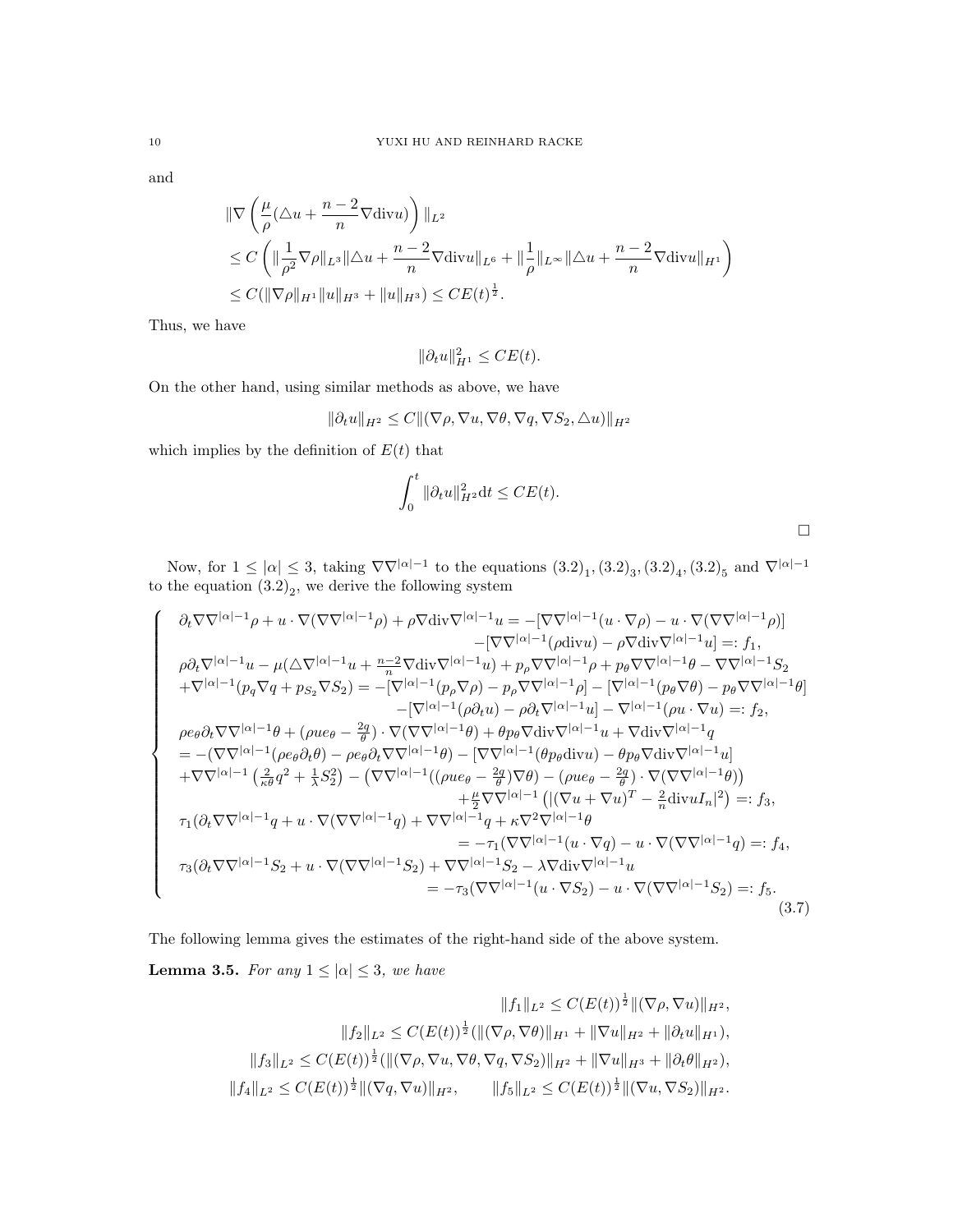Proof. By Sobolev's imbedding theorem and Moser-type inequalities, we have

$$
||f_1||_{L^2} \le ||\nabla \nabla^{|\alpha|-1}(u \cdot \nabla \rho) - u \cdot \nabla (\nabla \nabla^{|\alpha|-1})\rho||_{L^2} + ||\nabla \nabla^{|\alpha|-1}(\rho \text{div} u) - \rho \nabla \text{div} \nabla^{|\alpha|-1}u||_{L^2}
$$
  
\n
$$
\le C \left( ||\nabla u||_{L^{\infty}} ||\nabla^{|\alpha|}\rho||_{L^2} + ||\nabla \rho||_{L^{\infty}} ||\nabla^{|\alpha|}u||_{L^2} \right)
$$
  
\n
$$
\le C(E(t))^{\frac{1}{2}} ||(\nabla^{|\alpha|}\rho, \nabla^{|\alpha|}u)||_{L^2} \le C(E(t))^{\frac{1}{2}} ||(\nabla \rho, \nabla u)||_{H^2}.
$$

Noting that  $p_{\rho} = R\theta, p_{\theta} = R\rho + \frac{\tau_1}{2\kappa\theta^2}q^2$ , we get for  $|\alpha| = 1$  that

$$
\nabla^{|\alpha|-1}(p_{\rho}\nabla \rho) - p_{\rho}\nabla\nabla^{|\alpha|-1}\rho = 0
$$

and for  $|\alpha| \geq 2$  that

$$
\begin{aligned} \|\nabla^{|\alpha|-1}(p_{\rho}\nabla\rho)-p_{\rho}\nabla\nabla^{|\alpha|-1}\rho\|_{L^{2}}&\leq C\|(\nabla\rho,\nabla\theta)\|_{L^{\infty}}\|(\nabla^{|\alpha|-1}\rho,\nabla^{|\alpha|-1}\theta)\|_{L^{2}}\\ &\leq C(E(t))^{\frac{1}{2}}\|(\nabla\rho,\nabla\theta)\|_{H^{2}}.\end{aligned}
$$

Similarly, we have for  $|\alpha| \geq 1$  that

$$
\|\nabla^{|\alpha|-1}(p_{\theta}\nabla\theta)-p_{\theta}\nabla\nabla^{|\alpha|-1}\theta\|\leq C(E(t))^{\frac{1}{2}}\|(\nabla\rho,\nabla\theta,\nabla q)\|_{H^2}.
$$

Now we estimate the term  $\|\nabla^{|\alpha|-1}(\rho \partial_t u) - \rho \partial_t \nabla^{|\alpha|-1} u\|_{L^2}$ . For  $|\alpha| = 1$ , this term vanishes. For  $|\alpha| = 2$ , we have as a typical term

$$
\|\partial_{x_i}(\rho\partial_t u) - \rho\partial_t\partial_{x_i} u\|_{L^2} = \|(\partial_{x_i}\rho)\partial_t u\|_{L^2} \le (E(t))^{\frac{1}{2}} \|\partial_t u\|_{L^2}.
$$

For  $|\alpha| = 3$ , we have as a typical term

$$
\|\partial_{x_i}\partial_{x_j}(\rho\partial_t u) - \rho\partial_t\partial_{x_i}\partial_{x_j}u\|_{L^2}
$$
  
\n=
$$
\|(\partial_{x_i}\partial_{x_j}\rho)\partial_t u + (\partial_{x_j}\rho)\partial_t\partial_{x_i}u + \partial_{x_i}\rho\partial_{x_j}\partial_t u\|_{L^2}
$$
  
\n
$$
\leq C(\|\nabla^2\rho\|_{L^6}\|\partial_t u\|_{L^3} + \|\nabla\rho\|_{L^\infty}\|\partial_t u\|_{H^1}
$$
  
\n
$$
\leq C\|\nabla\rho\|_{H^2}\|\partial_t u\|_{H^1} \leq C(E(t))^{\frac{1}{2}}\|\partial_t u\|_{H^1}.
$$

So, for  $1 \leq |\alpha| \leq 3$ , we get

$$
\|\nabla^{|\alpha|-1}(\rho\partial_t u) - \rho\partial_t \nabla^{|\alpha|-1} u\|_{L^2} \leq C(E(t))^{\frac{1}{2}} \|\partial_t u\|_{H^1}.
$$

On the other hand,

$$
\begin{aligned} \|\nabla^{|\alpha|-1}(\rho u \cdot \nabla u)\|_{L^2} &\leq C \|\rho u\|_{L^\infty} \|\nabla^{|\alpha|} u\|_{L^2} + C \|\nabla u\|_{L^\infty} \|\nabla^{|\alpha|-1}(\rho u)\|_{L^2} \\ &\leq C (E(t))^{\frac{1}{2}} (\|\nabla u\|_{H^2} + \|\nabla \rho\|_{H^1}). \end{aligned}
$$

Combining the above estimates, we get the estimate for  $f_2$ . The terms  $f_3, f_4, f_5$  can be estimated in a similar way, we omit the details. This finishes the proof of Lemma 3.5.  $\Box$ 

The next lemma gives the higher-order a priori estimates of the solutions.

**Lemma 3.6.** For any  $0 \le t \le T$ , we have

$$
\|(\nabla \rho, \nabla u, \nabla \theta, \nabla q, \nabla S_2)\|_{H^2}^2 + \int_0^t (\|(\nabla q, \nabla S_2)\|_{H^2}^2 + \|\nabla u\|_{H^3}^2) dt \le C(E_0 + E(t)^{\frac{3}{2}}). \tag{3.8}
$$

*Proof.* Multiply  $(3.7)_1$ ,  $(3.7)_2$ ,  $(3.7)_3$ ,  $(3.7)_4$ ,  $(3.7)_5$  for  $|\alpha| \geq 2$  by  $\frac{p_\rho}{\rho} \nabla \nabla^{|\alpha|-1} \rho$ ,  $-\Delta \nabla^{|\alpha|-1} u$ ,  $\frac{1}{\theta} \nabla \nabla^{|\alpha|-1} \theta$ ,  $\frac{1}{\kappa\theta}\nabla\nabla^{|\alpha|-1}q$ ,  $\frac{1}{\lambda}\nabla\nabla^{|\alpha|-1}S_2$ , respectively, – for  $|\alpha|=1$  take the multipliers  $\frac{p_\rho}{\rho}\nabla\rho$ ,  $-\triangle u$ ,  $\frac{1}{\theta}\nabla\theta$ ,  $\frac{1}{\kappa\theta}\nabla q$ ,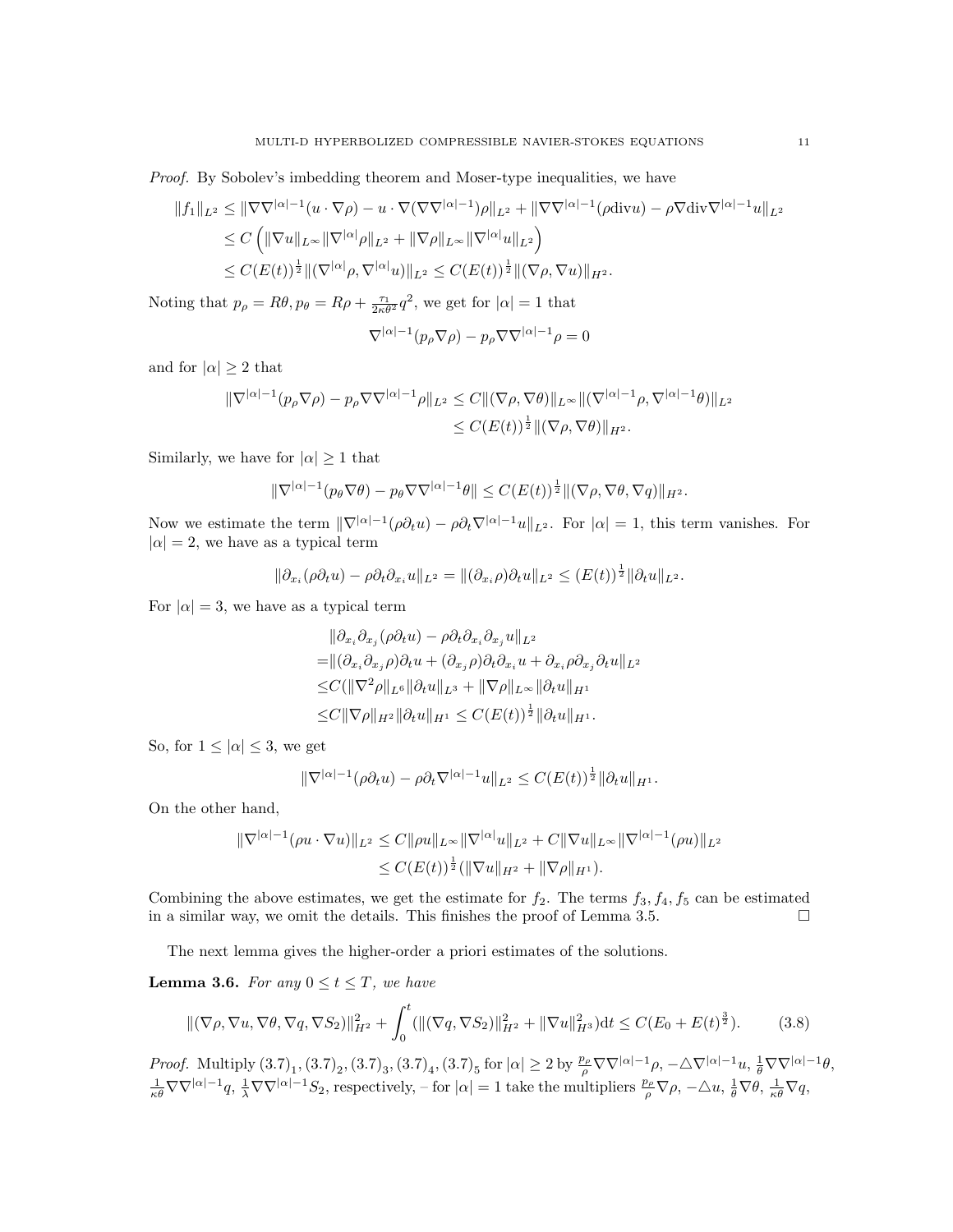$\frac{1}{\lambda}\nabla S_2$ , respectively –, and summing up the results, we get

$$
\frac{d}{dt} \int \left[ \frac{p_{\rho}}{2\rho} |\nabla \nabla^{|\alpha|-1} \rho|^2 + \frac{\rho}{2} |\nabla \nabla^{|\alpha|-1} u|^2 + \frac{\rho e_{\theta}}{2\theta} |\nabla \nabla^{|\alpha|-1} \theta|^2 + \frac{\tau_1}{2\kappa \theta} |\nabla \nabla^{|\alpha|-1} q|^2 + \frac{\tau_3}{2\lambda} |\nabla \nabla^{|\alpha|-1} S_2|^2 \right] dx
$$
\n
$$
+ \int \left( \frac{1}{\kappa \theta} |\nabla \nabla^{|\alpha|-1} q|^2 + \frac{1}{\lambda} |\nabla \nabla^{|\alpha|-1} S_2|^2 \right) dx + \mu \int (\Delta \nabla^{|\alpha|-1} u + \frac{n-2}{n} \nabla \text{div} \nabla^{|\alpha|-1} u) \Delta \nabla^{|\alpha|-1} u dx
$$
\n
$$
= \sum_{i=1}^4 G_i + \sum_{i=1}^4 H_i + \sum_{i=1}^5 F_i + D + L
$$
\n(3.9)\nwhere\n
$$
\int \dots dx := \int_{\mathbb{R}^n} \dots dx,
$$
\n(3.9)

and  
\n
$$
G_1 := \int u \cdot \nabla(\nabla\nabla^{|\alpha|-1}\rho) \cdot \frac{p_\rho}{\rho} \nabla\nabla^{|\alpha|-1}\rho \mathrm{d}x, \quad G_2 := \int (\rho u e_\theta - \frac{2q}{\theta}) \cdot \nabla(\nabla\nabla^{|\alpha|-1}\theta) \cdot \frac{1}{\theta} \nabla\nabla^{|\alpha|-1}\theta \mathrm{d}x,   
\nG_3 := \int \tau_1 u \cdot \nabla(\nabla\nabla^{|\alpha|-1}q) \cdot \frac{1}{\kappa \theta} \nabla\nabla^{|\alpha|-1}q \mathrm{d}x, \quad G_4 := \int \tau_3 u \cdot \nabla(\nabla\nabla^{|\alpha|-1}S_2) \cdot \frac{1}{\lambda} \nabla\nabla^{|\alpha|-1}S_2 \mathrm{d}x,   
\nH_1 := \int \left( (\rho \nabla \text{div} \nabla^{|\alpha|-1}u) \cdot \frac{p_\rho}{\rho} \nabla\nabla^{|\alpha|-1}\rho - p_\rho \nabla\nabla^{|\alpha|-1}\rho \cdot \Delta\nabla^{|\alpha|-1}u \right) \mathrm{d}x,   
\nH_2 := \int \left( -p_\theta \nabla\nabla^{|\alpha|-1}\theta \cdot \Delta\nabla^{|\alpha|-1}u + \theta p_\theta \nabla \text{div} \nabla^{|\alpha|-1}u \cdot \frac{1}{\theta} \nabla\nabla^{|\alpha|-1}\theta \right) \mathrm{d}x,   
\nH_3 := \int \left( \frac{1}{\theta} \nabla \text{div} \nabla^{|\alpha|-1}q \cdot \nabla\nabla^{|\alpha|-1}\theta + \kappa \nabla^2\nabla^{|\alpha|-1}\theta \cdot \frac{1}{\kappa \theta} \nabla\nabla^{|\alpha|-1}q \right) \mathrm{d}x,   
\nH_4 = \int \left( \nabla\nabla^{|\alpha|-1}S_2 \cdot \Delta\nabla^{|\alpha|-1}u - \lambda \nabla \text{div} \nabla^{|\alpha|-1}u \cdot \frac{1}{\lambda} \nabla\nabla^{|\alpha|-1}S_2 \right) \mathrm{d}x,   
\nF_1 := \int f_1 \cdot \nabla\nabla^{|\alpha|-1}\rho \mathrm{d}x, \quad F_2 := -\int f_2 \cdot \Delta\nab
$$

$$
L := \int -\nabla^{|\alpha|-1}(p_q \nabla q + p_{S_2} \nabla S_2) \cdot \Delta \nabla^{|\alpha|-1} u \, dx.
$$

Now we estimate the right hand side of the equation (3.9).

$$
G_1 = \int -\text{div}\left(\frac{p_\rho}{\rho}u\right) \cdot \frac{1}{2} |\nabla \nabla^{|\alpha|-1} \rho|^2 \,dx
$$
  
\$\leq C \|\nabla(\rho, \theta, u)\|\_{L^\infty} \int |\nabla \nabla^{|\alpha|-1} \rho|^2 \,dx \leq C (E(t))^{\frac{1}{2}} \|\nabla \rho\|\_{H^2}^2 \,dx\$,

while  $G_i$ ,  $2 \leq i \leq 4$  can be estimated similarly. So, we get

$$
\sum_{i=1}^{4} G_i \le C(E(t))^{\frac{1}{2}} \| (\nabla \rho, \nabla \theta, \nabla q, \nabla S_2) \|_{H^2}^2.
$$
\n(3.10)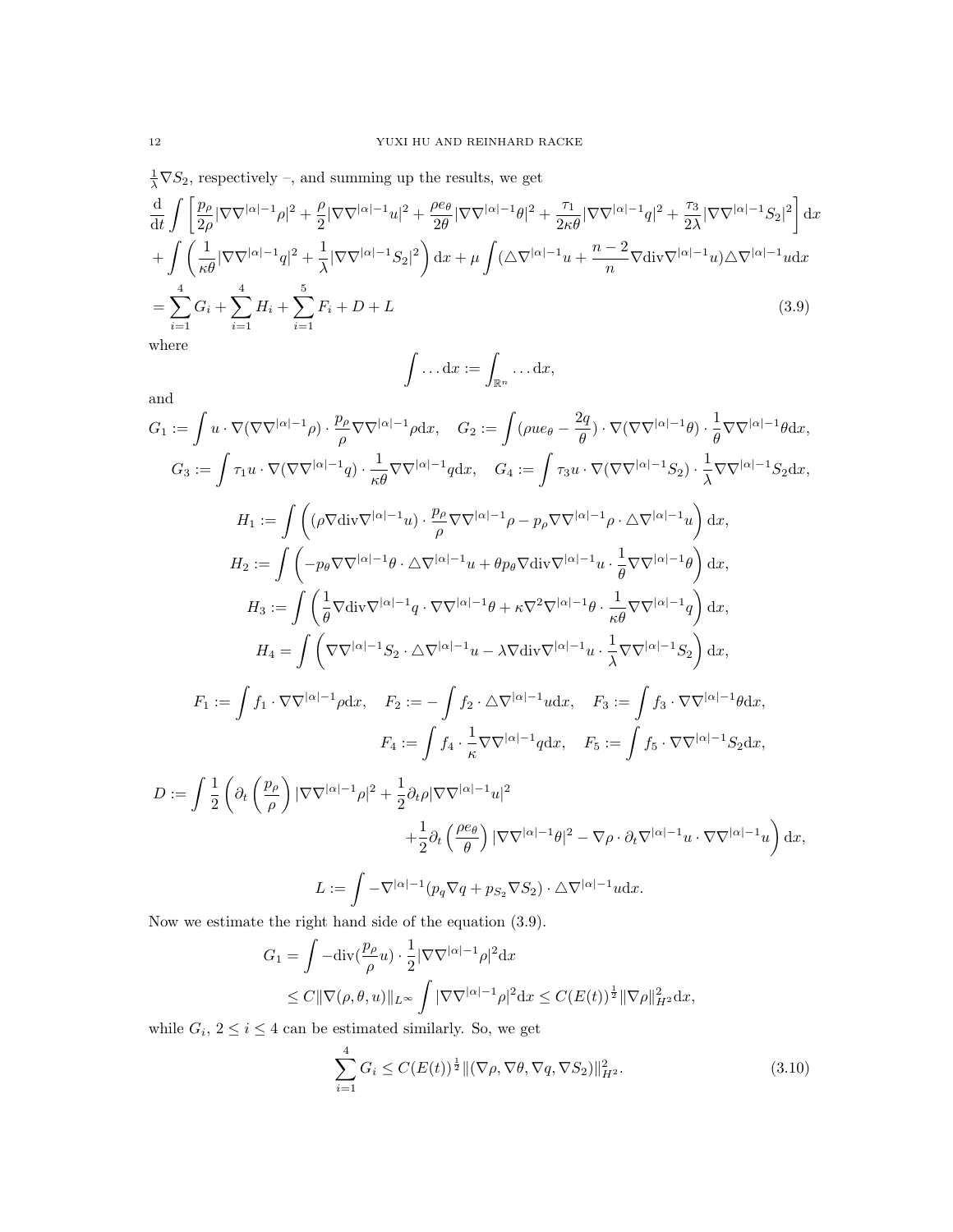Integrating by part, we get

$$
H_1 = \int p_\rho \nabla \nabla^{|\alpha|-1} \rho \cdot (\nabla \text{div} \nabla^{|\alpha|-1} u - \Delta \nabla^{|\alpha|-1} u) dx
$$
  
= 
$$
\int p_\rho \nabla \nabla^{|\alpha|-1} \rho \cdot \nabla \times \nabla \times (\nabla^{|\alpha|-1} u) dx
$$
  
= 
$$
\int (\nabla p_\rho \times \nabla \nabla^{|\alpha|-1} \rho) \cdot \nabla \times (\nabla^{|\alpha|-1} u) dx \leq CE(t)^{\frac{1}{2}} \|\nabla \rho\|_{H^2} \|\nabla u\|_{H^2}.
$$

Here we used the relation

$$
\Delta u = \nabla \text{div} u - \nabla \times \nabla \times u,
$$

which also holds in two space dimensions. There, for a scalar field  $f$  the rotation is given as the vector  $\nabla \times f := (\partial_{x_2} f, -\partial_{x_1} f)^T$ , resp. for a vector field F as the scalar  $\nabla \times F := \partial_{x_1} F_2 - \partial_{x_2} F_1$ . Similarly, we have

$$
H_2 = \int p_\theta \nabla \nabla^{|\alpha|-1} \theta (\nabla \text{div} \nabla^{|\alpha|-1} u - \Delta \nabla^{|\alpha|-1} u) \, dx
$$
  
= 
$$
\int p_\theta \nabla \nabla^{|\alpha|-1} \theta \cdot \nabla \times \nabla \times \nabla^{|\alpha|-1} u \, dx \leq CE(t)^{\frac{1}{2}} \|\nabla \theta\|_{H^2} \|\nabla u\|_{H^2}.
$$

On the other hand, we have

$$
H_3 = \int \frac{1}{\theta} \left( \nabla \text{div} \nabla^{|\alpha|-1} q \cdot \nabla \nabla^{|\alpha|-1} \theta + \nabla^2 \nabla^{|\alpha|-1} \theta \cdot \nabla \nabla^{|\alpha|-1} q \right) dx
$$
  
= 
$$
\int \frac{1}{\theta} \nabla \nabla^{|\alpha|-1} \theta \cdot (\nabla \text{div} \nabla^{|\alpha|-1} q - \Delta \nabla^{|\alpha|-1} q)
$$
  
= 
$$
\int \nabla \left( \frac{1}{\theta} \right) \cdot \nabla \nabla^{|\alpha|-1} \theta \cdot \nabla \times \nabla^{|\alpha|-1} q dx \leq CE(t)^{\frac{1}{2}} \|\nabla \theta\|_{H^2} \|\nabla q\|_{H^2}.
$$

Moreover,

$$
H_4 = \int \nabla^{|\alpha|-1} \nabla S_2(\triangle \nabla^{|\alpha|-1} u - \nabla \text{div} \nabla^{|\alpha|-1} u) \, dx
$$
  
= 
$$
- \int \nabla^{|\alpha|-1} \nabla S_2 \cdot \nabla \times \nabla \times \nabla^{|\alpha|-1} u \, dx = 0.
$$

So, we derive that

$$
\sum_{i=1}^{4} H_i \le C(E(t)^{\frac{1}{2}}) \| (\nabla \rho, \nabla u, \nabla \theta, \nabla q) \|_{H^2}^2.
$$
 (3.11)

Using Lemma 3.5, we get

$$
\sum_{i=1}^{5} F_i \le CE(t)^{\frac{1}{2}} \left( \| (\nabla \rho, \nabla u, \nabla \theta, \nabla q, \nabla S_2) \|_{H^2}^2 + \| \nabla u \|_{H^3}^2 + \| \partial_t u \|_{H^1}^2 + \| \partial_t \theta \|_{H^1}^2 \right). \tag{3.12}
$$

For the last terms  $D$  and  $L$  on the right-hand side of  $(3.9)$ , we have

$$
D \leq ||(\rho_t, \theta_t, q_t, (S_2)_t, \nabla \rho)||_{L^{\infty}} \int \left( |\nabla \nabla^{|\alpha|-1} \rho|^2 + |\nabla \nabla^{|\alpha|-1} u|^2 + |\nabla \nabla^{|\alpha|-1} \theta|^2 + |\nabla^{|\alpha|-1} u_t|^2 \right) dx
$$
  

$$
\leq CE(t)^{\frac{1}{2}} \left( ||(\nabla \rho, \nabla u, \nabla \theta, \nabla q)||_{H^2}^2 + ||u_t||_{H^2}^2 \right) dx.
$$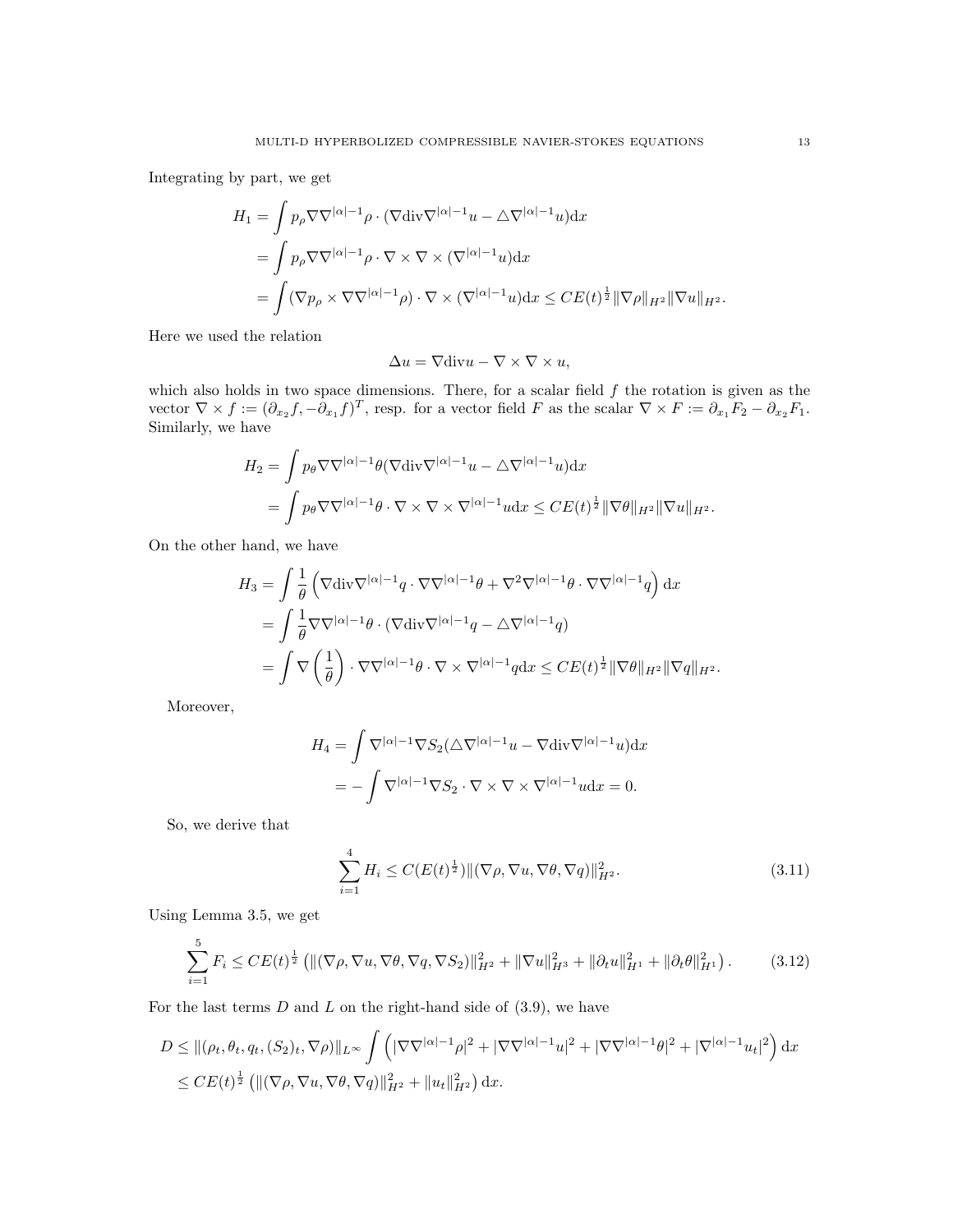To estimate L, we first take  $|\alpha|=1$ , typically

$$
L = \int (p_q \nabla q + p_{S_2} \nabla S_2) \triangle u \, dx
$$
  
\n
$$
\leq C ||(p_q, p_{S_2})||_{L^{\infty}} \int (|\nabla q|^2 + |\nabla S_2|^2 + |\triangle u|^2) \, dx
$$
  
\n
$$
\leq CE(t)^{\frac{1}{2}} (||(\nabla q, \nabla S_2)||_{H^2}^2 + ||u||_{H^2}^2),
$$

where we have used the fact that  $p_q = -\frac{\tau_1}{\kappa \theta} q$ ,  $p_{S_2} = -\frac{\tau_3}{\lambda} S_2$ , while for  $2 \leq |\alpha| \leq 3$ ,

$$
L = -\int \nabla^{|\alpha|-1} (p_q \nabla q + p_{S_2} \nabla S_2) \triangle \nabla^{|\alpha|-1} u \, dx
$$
  
\n
$$
\leq C \|(p_q, \nabla q, p_{S_2}, \nabla S_2)\|_{L^\infty} \int \left( |\nabla \nabla^{|\alpha|-1} q|^2 + |\nabla^{|\alpha|-1} q|^2 + |\nabla^{|\alpha|-1} \theta|^2 + |\nabla \nabla^{|\alpha|-1} S_2|^2 \right. \\ \left. + |\nabla^{|\alpha|-1} S_2|^2 + |\triangle \nabla^{|\alpha|-1} u|^2 \right) \, dx
$$
  
\n
$$
\leq C E(t)^{\frac{1}{2}} (\|(\nabla q, \nabla \theta, \nabla S_2)\|_{H^2}^2 + \|\nabla u\|_{H^3}^2).
$$

For the last term on the left hand side of (3.9), we observe that

$$
\int \nabla \text{div} \nabla^{|\alpha|-1} u \cdot \Delta \nabla^{|\alpha|-1} u \, dx
$$
\n
$$
= \int \nabla \text{div} \nabla^{|\alpha|-1} u \cdot (\nabla \text{div} \nabla^{|\alpha|-1} u - \nabla \times \nabla \times \nabla^{|\alpha|-1} u) \, dx
$$
\n
$$
= \int \left| \nabla \text{div} \nabla^{|\alpha|-1} u \right|^2 \, dx,
$$

which gives

$$
\mu \int (\Delta \nabla^{|\alpha|-1} u + \frac{n-2}{n} \nabla \text{div} \nabla^{|\alpha|-1} u) \Delta \nabla^{|\alpha|-1} u \, dx
$$

$$
= \mu \int |\Delta \nabla^{|\alpha|-1} u|^2 + \frac{n-2}{n} |\nabla \text{div} \nabla^{|\alpha|-1} u|^2 \, dx \tag{3.13}
$$

Summing  $|\alpha|$  from 1 to 3 and integrating the inequality (3.9) over  $(0, t)$ , using the elliptic inequality  $||u||_{H^2} \leq C||\Delta u||_{L^2}$  as well as Lemma 3.4, we get the desired estimates (3.8), which proves Lemma  $3.6.$ 

Now, we use the ideas from Kawashima [22] , see also [36, 33], to estimate the missing last two terms:  $\int_0^t \|\nabla \rho\|_{H^2}^2 dt$  and  $\int_0^t \|\nabla \theta\|_{H^2}^2 dt$ .

We first write the system (3.2) in symmetric hyperbolic-parabolic form. Let  $U := (\rho, u, \theta, q, S_2)$ and  $\bar{U} = (\bar{\rho}, \bar{u}, \bar{\theta}, \bar{q}, \bar{S}_2) := (1, 0, 1, 0, 0),$  then we have

$$
A^{0}(\bar{U})U_{t} + \sum_{j=1}^{n} A^{j}(\bar{U})U_{x_{j}} + \sum_{j=1}^{n} \sum_{k=1}^{n} B^{jk}(\bar{U})U_{x_{j}x_{k}} + L(\bar{U})U = F(U, \nabla U, \partial_{t}U), \tag{3.14}
$$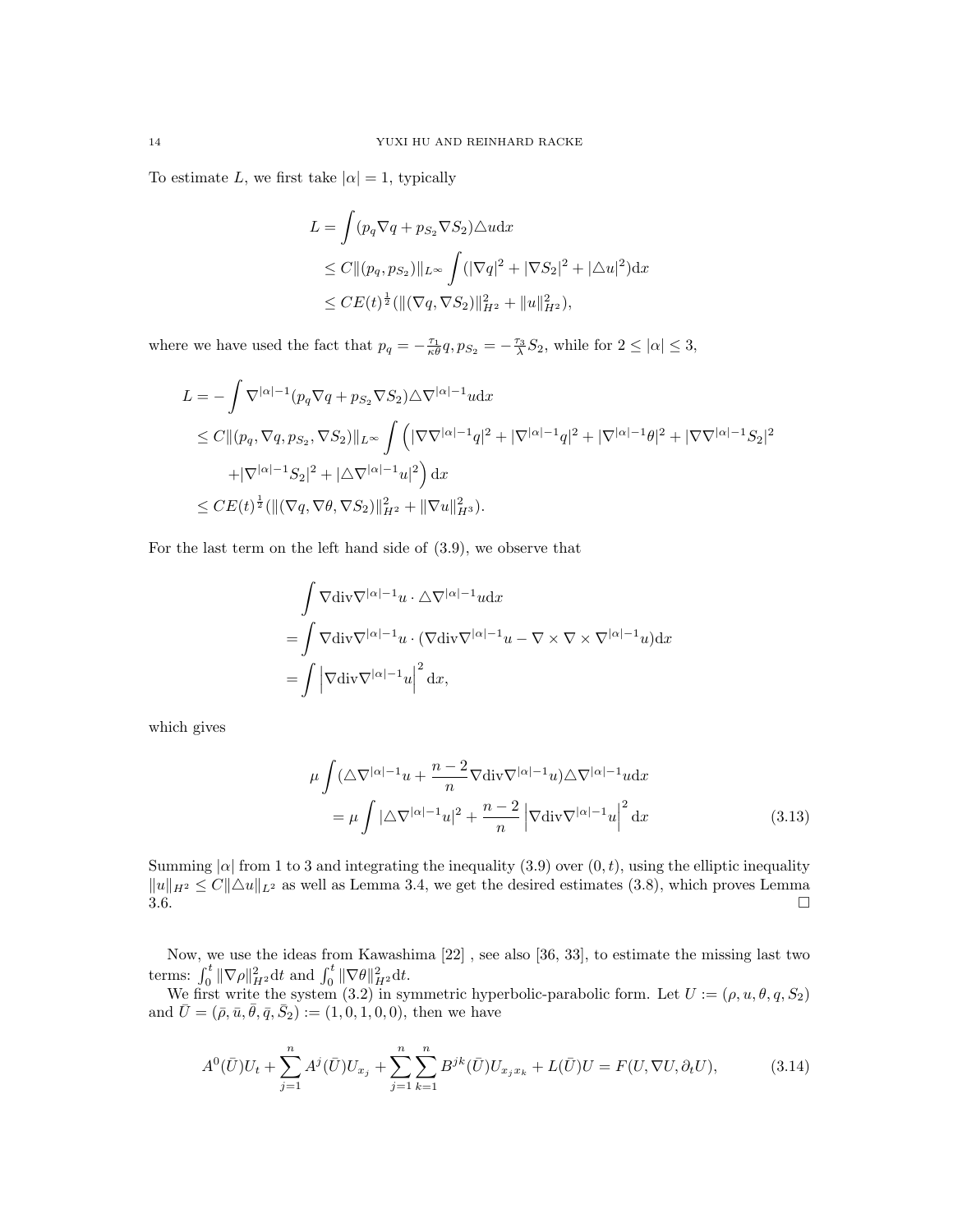where

$$
A^{0}(\bar{U}) = \begin{pmatrix} \bar{p}_{\rho} & 0 & 0 & 0 & 0 \\ 0 & I_{n} & 0 & 0 & 0 \\ 0 & 0 & \bar{e}_{\theta} & 0 & 0 \\ 0 & 0 & 0 & \frac{\tau_{1}}{\kappa} & 0 \\ 0 & 0 & 0 & 0 & \frac{\tau_{3}}{\lambda} \end{pmatrix}, \sum_{j=1}^{n} A^{j}(\bar{U})\xi_{j} = \begin{pmatrix} 0 & \bar{p}_{\rho}\xi^{T} & 0 & 0 & 0 \\ \bar{p}_{\rho}\xi & 0 & \bar{p}_{\theta}\xi & 0 & -\xi \\ 0 & \bar{p}_{\theta}\xi^{T} & 0 & \xi^{T} & 0 \\ 0 & 0 & \xi & 0 & 0 \\ 0 & 0 & 0 & 0 & 0 \end{pmatrix},
$$

$$
\sum_{j=1}^{n} \sum_{k=1}^{n} B^{jk}\xi_{j}\xi_{k} = \begin{pmatrix} 0 & 0 & 0 & 0 & 0 \\ 0 & \mu I_{n} + \frac{n-2}{n}\mu\xi\xi^{T} & 0 & 0 & 0 \\ 0 & 0 & 0 & 0 & 0 \\ 0 & 0 & 0 & 0 & 0 \\ 0 & 0 & 0 & 0 & 0 \end{pmatrix}, L(\bar{U}) = \begin{pmatrix} 0 & 0 & 0 & 0 & 0 \\ 0 & 0 & 0 & 0 & 0 \\ 0 & 0 & 0 & 0 & 0 \\ 0 & 0 & 0 & 0 & \frac{1}{\kappa} & 0 \\ 0 & 0 & 0 & \frac{1}{\kappa} & 0 \\ 0 & 0 & 0 & 0 & \frac{1}{\kappa} \end{pmatrix},
$$

$$
\xi = (\xi_1, \dots, \xi_n) \in S^{n-1} \text{and } F(U, \nabla U, U_t) \equiv (F_1, F_2, F_3, F_4, F_5) \text{ where}
$$
  
\n
$$
F_1 := \bar{p}_\rho(-u \cdot \nabla \rho - (\rho - 1) \text{div} u)
$$
  
\n
$$
F_2 := -(\rho - 1)\partial_t u - (p_\rho - \bar{p}_\rho)\nabla \rho - (p_\theta - \bar{p}_\theta)\nabla \theta - p_q \nabla q - p_{S_2} \nabla S_2,
$$
  
\n
$$
F_3 := -(\rho e_\theta - \bar{e}_\theta)\partial_t \theta - (\rho u e_\theta - \frac{2q}{\theta})\nabla \theta - (\theta p_\theta - \bar{p}_\theta) \text{div} u + \frac{2}{\kappa \theta}q^2 + \frac{1}{\lambda}S_2^2 + \frac{\mu}{2}|\nabla u + \nabla u^T - \frac{2}{n}\text{div} u|^2,
$$
  
\n
$$
F_4 := -\frac{\tau_1}{\kappa}u \cdot \nabla q, \quad F_5 := -\frac{\tau_3}{\lambda}u \cdot \nabla S_2
$$

 $F$  is etimated in the following lemma.

**Lemma 3.7.** For  $1 \leq |\alpha| \leq 3$ , there exists a constant C such that

$$
\|\nabla^{|\alpha|-1}F_1\|_{L^2} \le CE(t)^{\frac{1}{2}}\|(\nabla\rho,\nabla u)\|_{H^2},
$$
  

$$
\|\nabla^{|\alpha|-1}F_2\|_{L^2} \le CE(t)^{\frac{1}{2}}\left(\|(\nabla\rho,\nabla\theta,\nabla q,\nabla S_2)\|_{H^2} + \|\partial_t u\|_{H^2}\right),
$$
  

$$
\|\nabla^{|\alpha|-1}F_3\|_{L^2} \le CE(t)^{\frac{1}{2}}\left(\|(\nabla\theta,\partial_t\theta,\nabla u)\|_{H^2} + \|(q,S_2)\|_{H^2}\right),
$$
  

$$
\|\nabla^{\alpha-1}F_4\|_{L^2} \le CE(t)^{\frac{1}{2}}\left(\|\nabla q\|_{H^2} + \|\nabla u\|_{H^1}\right),
$$
  

$$
\|\nabla^{|\alpha|-1}F_5\|_{L^2} \le CE(t)^{\frac{1}{2}}\left(\|\nabla S_2\|_{H^2} + \|\nabla u\|_{H^1}\right).
$$

*Proof.* For  $|\alpha| = 1$ , we have

$$
||F_1||_{L^2} \leq ||(u, \rho - 1)||_{L^{\infty}} (||\nabla \rho||_{L^2} + ||\nabla u||_{L^2}) \leq CE(t)^{\frac{1}{2}} (||(\nabla \rho, \nabla u)||_{H^2}).
$$

For  $2 \leq |\alpha| \leq 3$ , we have

$$
\begin{aligned} \|\nabla^{|\alpha|-1}F_1\|_{L^2} &\leq C \|(u,\nabla\rho,\rho-1,\nabla u)\|_{L^\infty} (\|\nabla^{|\alpha|}\rho,\nabla^{|\alpha|-1}u,\nabla^{|\alpha|}u,\nabla^{|\alpha|-1}\rho)\|_{L^2}) \\ &\leq CE(t)^{\frac{1}{2}} \|(\nabla\rho,\nabla u)\|_{H^2} .\end{aligned}
$$

The other terms in  $F_i$ ,  $2 \le i \le 5$  can be estimated in a similar way as above except the first term  $"-(\rho-1)u_t"$  in  $F_2$  since  $||u_t||_{L^\infty}$  is not bounded by  $E(t)^{\frac{1}{2}}$ . In the following, we only estimate this term. Note that for  $|\alpha|=1$ ,

$$
\|(\rho-1)\partial_t u\|_{L^2}\leq \|\rho-1\|_{L^\infty}\|\partial_t u\|_{L^2}\leq CE(t)^{\frac{1}{2}}\|\partial_t u\|_{L^2}.
$$

For  $|\alpha|=2$ ,

$$
\|\partial_{x_i} [(\rho - 1)\partial_t u] \|_{L^2}
$$
  
=  $\|\partial_{x_i} \partial_t u + (\rho - 1)\partial_t \partial_{x_i} u\|$   
 $\leq C \| (\nabla \rho, \rho - 1) \|_{L^\infty} \|\partial_t u \|_{H^1} \leq CE(t)^{\frac{1}{2}} \|\partial_t u \|_{H^1}.$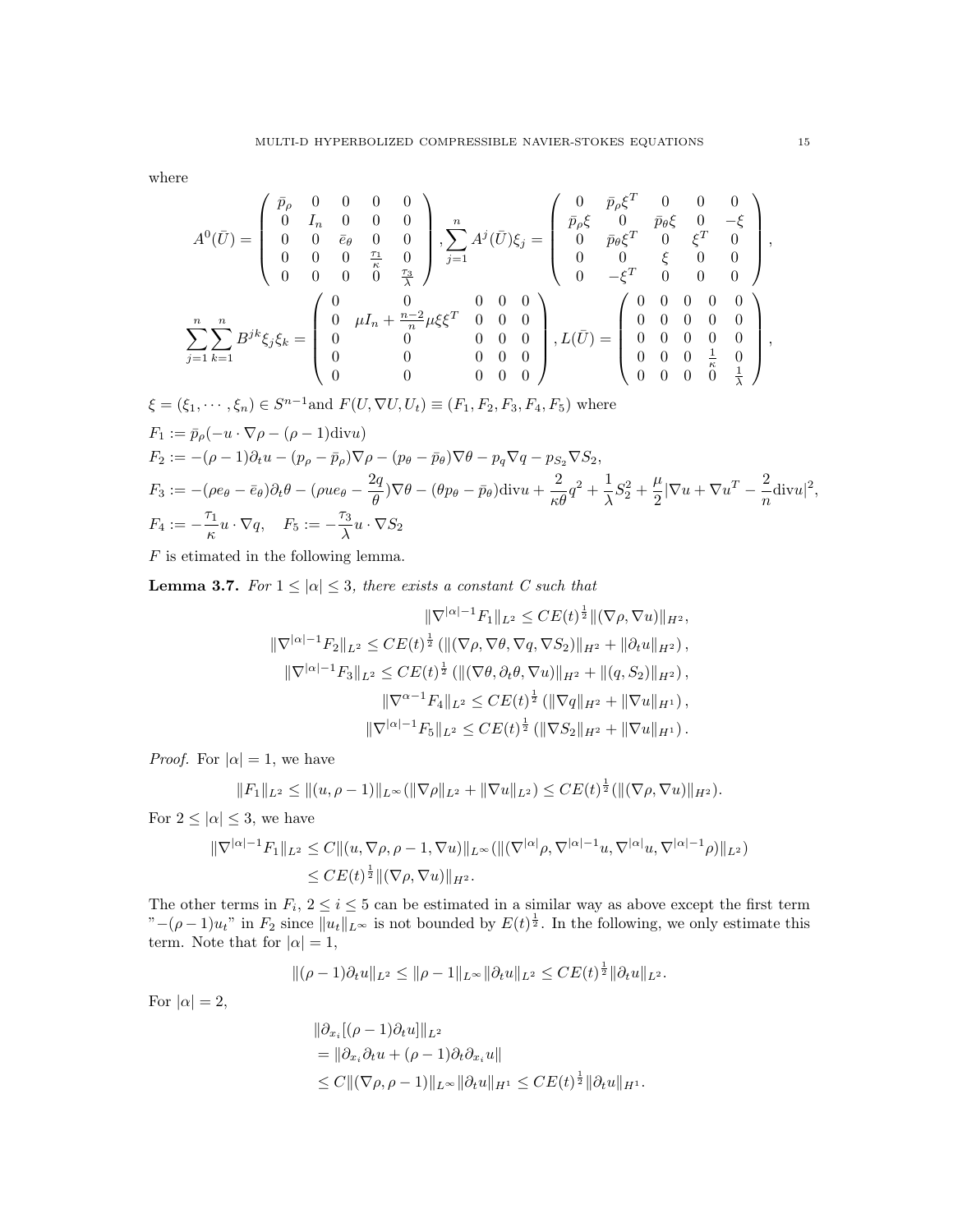For  $|\alpha|=3$ ,

$$
\|\partial_{x_i}\partial_{x_j}[(\rho-1)\partial_t u]\|_{L^2}
$$
  
\n
$$
= \|\partial_{x_i}\partial_{x_j}\rho\partial_t u + \partial_{x_i}\partial_t\partial_{x_j} u + \partial_{x_j}\rho\partial_t\partial_{x_i} u + (\rho-1)\partial_t\partial_{x_i}\partial_{x_j} u\|
$$
  
\n
$$
\leq \|\nabla^2 \rho\|_{L^6}\|\partial_t u\|_{L^3} + \|\nabla \rho\|_{L^\infty}\|\nabla \partial_t u\|_{L^2} + \|\rho-1\|_{L^\infty}\|\partial_t u\|_{H^2}
$$
  
\n
$$
\leq CE(t)^{\frac{1}{2}}\|\partial_t u\|_{H^2}.
$$

This finishes the proof of Lemma 3.7.

Now, we introduce a matrix  $K^j$  for  $j = 1, 2, \dots, n$  as follows,

$$
\sum_{j=1}^{n} K^{j} \xi_{j} = \epsilon \begin{pmatrix} 0 & \bar{p}_{\rho} \xi^{T} & 0 & 0 & 0 \\ -\xi & 0 & 0 & 0 & 0 \\ 0 & 0 & 0 & \frac{\kappa N}{\tau_{1}} \xi^{T} & 0 \\ 0 & 0 & -\frac{N}{\bar{e}_{\theta}} \xi & 0 & \frac{\lambda}{\tau_{3}} \xi \\ 0 & 0 & 0 & -\frac{\kappa}{\tau_{1}} \xi^{T} & 0 \end{pmatrix},
$$
(3.15)

where  $\epsilon > 0$  and  $N > 0$  is yet arbitrary. Then, we calculate

$$
\sum_{j=1}^{n} K^{j} A^{0}(\bar{U}) \xi_{j} = \epsilon \begin{pmatrix} 0 & \bar{p}_{\rho} \xi^{T} & 0 & 0 & 0 \\ -\bar{p}_{\rho} \xi & 0 & 0 & 0 & 0 \\ 0 & 0 & 0 & N\xi^{T} & 0 \\ 0 & 0 & -N\xi & 0 & \xi \\ 0 & 0 & 0 & -\xi^{T} & 0 \end{pmatrix}
$$
(3.16)

which is an anti-symmetric matrix and

$$
M := \sum_{j=1}^{n} \sum_{i=1}^{n} \left( \frac{1}{2} \left( K^{i} A^{j} \xi_{j} \xi_{i} + (K^{i} A^{j} \xi_{j} \xi_{i})^{T} \right) + B^{ij} \xi_{j} \xi_{i} \right) + L
$$
  

$$
= \begin{pmatrix} \epsilon(\bar{p}_{\rho})^{2} & 0 & \frac{\epsilon}{2} \bar{p}_{\rho} \bar{p}_{\theta} & 0 & -\frac{\epsilon}{2} \bar{p}_{\rho} \\ 0 & \mu I_{n} + (\frac{n-2}{n} \mu - \epsilon \bar{p}_{\rho}) \xi \xi^{T} & 0 & -\frac{\epsilon}{2} \left( \frac{\bar{p}_{\theta} N}{\bar{e}_{\theta}} + \frac{\lambda}{\tau_{3}} \right) \xi \xi^{T} & 0 \\ \frac{\epsilon}{2} \bar{p}_{\rho} \bar{p}_{\theta} & 0 & \epsilon \frac{\kappa N}{\tau_{1}} & 0 & -\epsilon \frac{\kappa}{2\tau_{1}} \\ 0 & -\frac{\epsilon}{2} \left( \frac{\bar{p}_{\theta} N}{\bar{e}_{\theta}} + \frac{\lambda}{\tau_{3}} \right) \xi \xi^{T} & 0 & \frac{1}{\kappa} I_{n} - \frac{\epsilon N}{\bar{e}_{\theta}} \xi \xi^{T} & 0 \\ -\frac{\epsilon}{2} \bar{p}_{\rho} & 0 & -\epsilon \frac{\kappa}{2\tau_{1}} & 0 & \frac{1}{\lambda} \end{pmatrix}
$$

is symmetric and positive definite for some large N and sufficiently small  $\epsilon$ . In fact, let  $\eta$  =  $(\eta_1, \eta_2, \eta_3, \eta_4, \eta_5)^T \in \mathbb{R} \times \mathbb{R}^n \times \mathbb{R} \times \mathbb{R}^n \times \mathbb{R}$  be any vector, then

$$
\eta^T M \eta = (\eta_1, \eta_3, \eta_5)^T M_1(\eta_1, \eta_3, \eta_5) + (\eta_2, \eta_4)^T M_2(\eta_2, \eta_4),
$$

where

$$
M_1 = \begin{pmatrix} \epsilon(\bar{p}_\rho)^2 & \frac{\epsilon}{2}\bar{p}_\rho\bar{p}_\theta & -\frac{\epsilon}{2}\bar{p}_\rho\\ \frac{\epsilon}{2}\bar{p}_\rho\bar{p}_\theta & \epsilon\frac{\kappa N}{\tau_1} & -\epsilon\frac{\kappa}{2\tau_1}\\ -\frac{\epsilon}{2}\bar{p}_\rho & -\epsilon\frac{\kappa}{2\tau_1} & \frac{1}{\lambda} \end{pmatrix}, M_2 = \begin{pmatrix} \mu I_n + (\frac{n-2}{n}\mu - \epsilon\bar{p}_\rho)\xi\xi^T & -\frac{\epsilon}{2}\left(\frac{\bar{p}_\theta N}{\bar{e}_\theta} + \frac{\lambda}{\tau_3}\right)\xi\xi^T\\ -\frac{\epsilon}{2}\left(\frac{\bar{p}_\theta N}{\bar{e}_\theta} + \frac{\lambda}{\tau_3}\right)\xi\xi^T & \frac{1}{\kappa}I_n - \frac{\epsilon N}{\bar{e}_\theta}\xi\xi^T \end{pmatrix}
$$

So, the positive definiteness of M is equivalent to that of  $M_1$  and  $M_2$ . Let  $d_j$  denote the j-th principle minor of the matrix  $M_1$ , then  $d_1 = \epsilon(\bar{p}_p)^2 > 0$  and

$$
d_2 = \epsilon^2 (\bar{p}_\rho)^2 \left( \frac{\kappa N}{\tau_1} - \frac{1}{4} (\bar{p}_\theta)^2 \right).
$$

We can choose  $N$  independent of  $\epsilon$  such that

$$
\frac{\kappa N}{\tau_1} > \frac{1}{4}(\bar p_\theta)^2
$$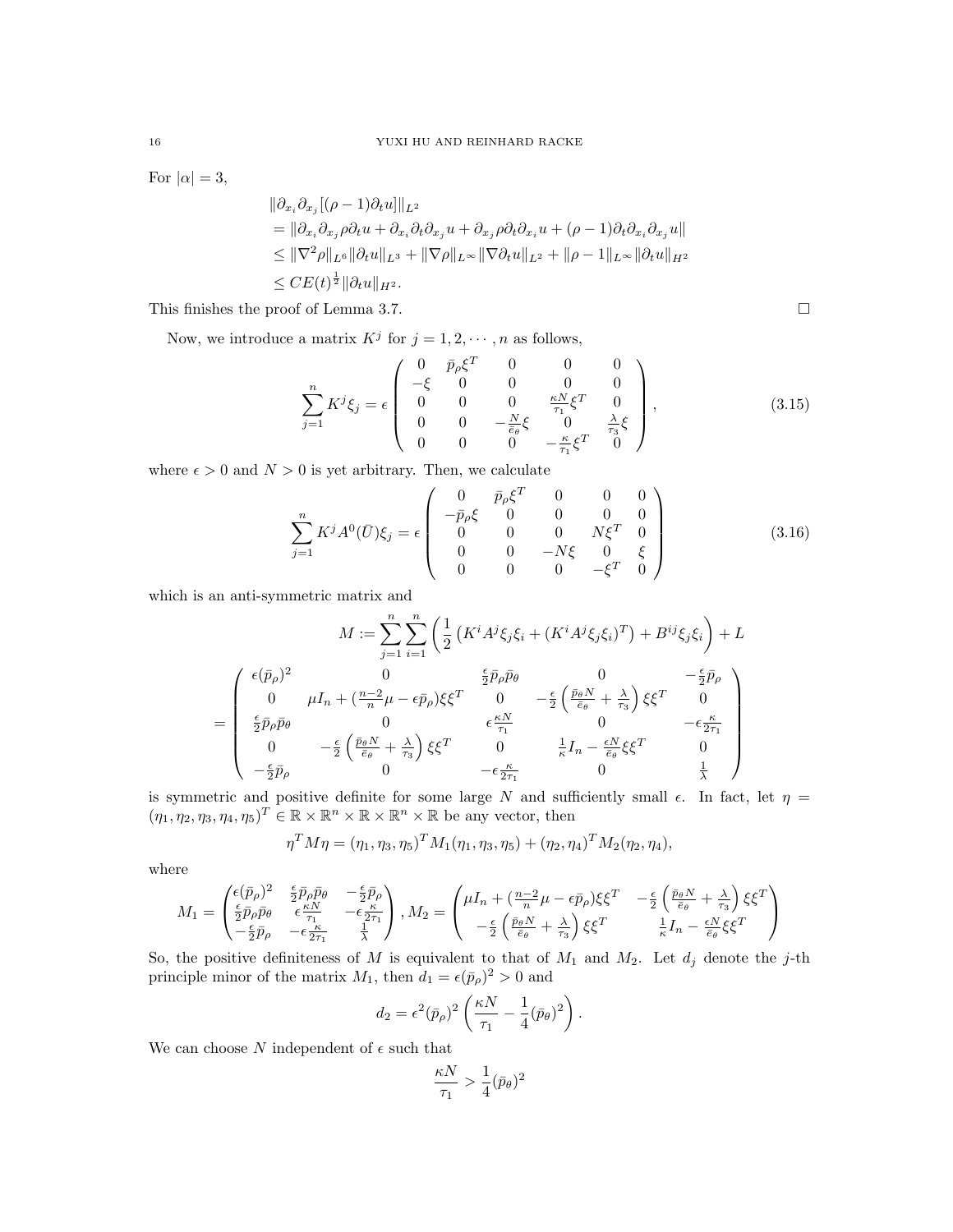implying  $d_2 > 0$ . Now, N is fixed. For small  $\epsilon$ , we observe that

$$
d_3 = \frac{1}{\lambda} (\bar{p}_\rho)^2 \left( \frac{\kappa N}{\tau_1} - \frac{1}{4} (\bar{p}_\theta)^2 \right) \epsilon^2 + O(\epsilon^3), \quad \epsilon \to 0,
$$

which gives  $d_3 > 0$  by choosing  $\epsilon$  sufficiently small. Thus,  $M_1$  is a positive definite matrix. Furthermore, we observe that  $M_2$  is a small symmetric perturbation of a positive definite matrix, which implies that  $M_2$  is also positive definite for sufficiently small  $\epsilon$ . From now on  $\epsilon$  is fixed.

Applying  $K^{i}\nabla^{|\alpha|-1}$  to the system (3.14), multiplying by  $\nabla^{|\alpha|-1}U_{x_i}$  in  $L^2$ , and taking the sum over  $i = 1, \ldots, n$ , we obtain

$$
\sum_{i=1}^{n} \langle K^{i} A^{0}(\bar{U}) \nabla^{|\alpha|-1} U_{t}, \nabla^{|\alpha|-1} U_{x_{i}} \rangle + \sum_{i=1}^{n} \sum_{j=1}^{n} \langle K^{i} A^{j}(\bar{U}) \nabla^{|\alpha|-1} U_{x_{j}}, \nabla^{|\alpha|-1} U_{x_{i}} \rangle + \langle \sum_{i=1}^{n} K^{i} \left( \sum_{j=1}^{n} \sum_{k=1}^{n} B^{jk}(\bar{U}) \nabla^{|\alpha|-1} U_{x_{j}x_{k}} + L(\bar{U}) \nabla^{|\alpha|-1} U \right), \nabla^{|\alpha|-1} U_{x_{i}} \rangle = \sum_{i=1}^{n} \langle K^{i} \nabla^{|\alpha|-1} F(U, \nabla U, U_{t}), \nabla^{|\alpha|-1} U_{x_{i}} \rangle.
$$
(3.17)

Here  $\langle \cdot, \cdot \rangle$  means the  $L^2$  inner product. Now, we estimate each term of (3.17) as follows.

$$
\begin{aligned} &\sum_{i=1}^n< K^iA^0(\bar{U})\nabla^{|\alpha|-1}U_t,\nabla^{|\alpha|-1}U_{x_i}>\\ =&\sum_{i=1}^n\frac{1}{2}\frac{\mathrm{d}}{\mathrm{d}t}< K^iA^0(\bar{U})\nabla^{|\alpha|-1}U,\nabla^{|\alpha|-1}U_{x_i}> \end{aligned}
$$

where the we use the fact  $K^iA^0$  is an anti-symmetric matrix. On the other hand, using the fact that M defined above is a positive definite matrix, we derive that

$$
\begin{split} & \sum_{i=1}^{n} \sum_{j=1}^{n} < K^{i} A^{j}(\bar{U}) \nabla^{|\alpha|-1} U_{x_{j}}, \nabla^{|\alpha|-1} U_{x_{i}} > \\ = < & \sum_{i=1}^{n} \sum_{j=1}^{n} \left( \frac{1}{2} (K^{i} A^{j}(\bar{U}) + (K^{i} A^{j}(\bar{U}))^{T}) + B^{ij}(\bar{U}) \right) + L(\bar{U}) \nabla^{|\alpha|-1} U_{x_{j}}, \nabla^{|\alpha|-1} U_{x_{i}} > \\ & - < \sum_{i=1}^{n} \sum_{j=1}^{n} \left( B^{ij}(\bar{U}) + L(\bar{U}) \right) \nabla^{|\alpha|-1} U_{x_{j}}, \nabla^{|\alpha|-1} U_{x_{i}} > \\ & \geq \beta \| \nabla^{|\alpha|} U \|_{L^{2}}^{2} - C ( \| (\nabla^{|\alpha|} u, \nabla^{|\alpha|} q, \nabla^{|\alpha|} S_{2}) \|_{L^{2}}^{2}, \end{split}
$$

where  $\beta = \beta(M)$  is some positive constant. The positivity of M can be exploited using the Fourier transform. Meanwhile, we have

$$
\begin{split} &< \sum_{i=1}^n K^i \left( \sum_{j=1}^n \sum_{k=1}^n B^{jk}(\bar{U}) \nabla^{|\alpha|-1} U_{x_j x_k} + L(\bar{U}) \nabla^{|\alpha|-1} U \right), \nabla^{|\alpha|-1} U_{x_i} >> \\ &\leq C (\|\nabla u\|_{H^3}^2 + \|q\|_{H^3}^2 + \|S_2\|_{H^3}^2). \end{split}
$$

Integrating the equation  $(3.17)$  over  $(0, t)$ , combing the above estimates, using Lemmas 3.6 and 3.7, we get the following result.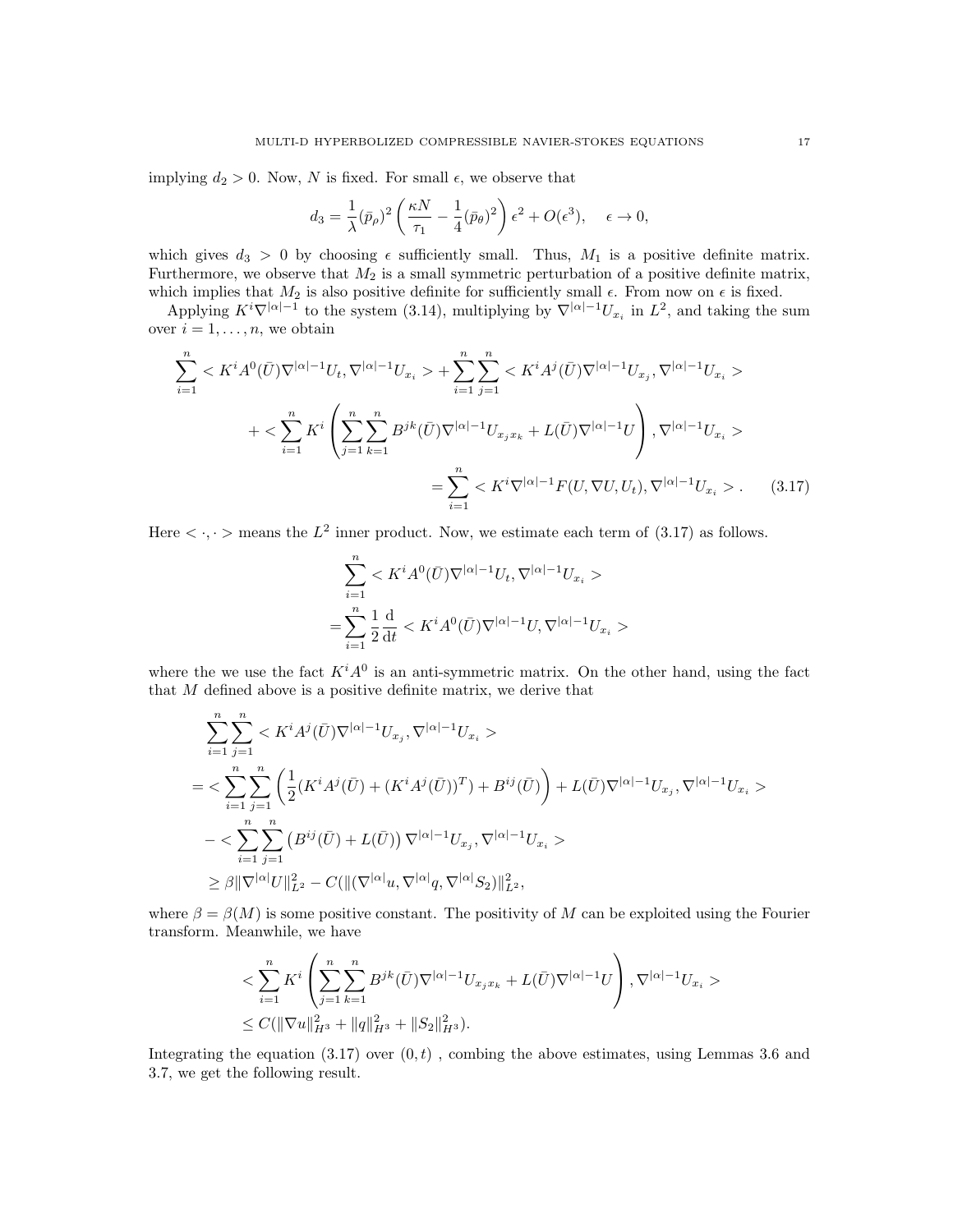**Lemma 3.8.** There exists a constant  $C > 0$  such that

$$
\int_0^t \|(\nabla \rho, \nabla \theta)\|_{H^2}^2 dt \le C(E_0 + E(t)^{\frac{3}{2}}). \tag{3.18}
$$

Combining Lemmas 3.6 and 3.8, we get

**Lemma 3.9.** There exists a constant  $C > 0$  such that

$$
\|(\nabla \rho, \nabla u, \nabla \theta, \nabla q, \nabla S_2)\|_{H^2} + \int_0^t (\|(\nabla \rho, \nabla \theta, \nabla q, \nabla S_2)\|_{H^2}^2 + \|\nabla u\|_{H^3}^2) dt \le C(E_0 + E(t)^{\frac{3}{2}}). \tag{3.19}
$$

Thus, the proof of Proposition 3.2 is finished by combining Lemmas 3.3 and 3.9. Moreover, looking at the local existence Theorem 3.1 and the dependence on the norms of the initial data that determine the length of the existence interval, this allows to continue a local solution to a global one. Moreover, from inequality (1.13) and Lemma 3.4, we have

$$
\int_0^t \|\nabla(\rho, u, \theta, q, S_2)\|_{L^2} dt \le C
$$

and

$$
\int_0^t \left| \frac{\mathrm{d}}{\mathrm{d}t} \|\nabla(\rho, u, \theta, q, S_2)\|_{L^2} \right| \mathrm{d}t \le C,
$$

which implies the decay estimate  $(1.14)$  immediately and thus proves Theorem 1.1.  $\Box$ 

#### 4. Blow-up result: Proof of Theorem 1.2

In this part, we consider the local existence and the blow-up of solutions for system (1.15). To this end, we need the following assumption.

**Assumption.** There exists  $\delta > 0$ , sufficiently small, such that

$$
\min_{x \in \mathbb{R}^n} (\rho_0(x), \theta_0(x)) > 0, \quad \max_{x \in \mathbb{R}^n} (|q_0(x)|, |S_{20}(x)|) \le \frac{\sigma}{2}.
$$
\n(4.1)

We remark that for the local solution then will hold

$$
\min_{(x,t)} (p_{\rho}, p_{\theta}, e_{\theta})(t, x) > 0 \max_{(x,t)} |p_{S_2}(t, x)| < \frac{1}{2}.
$$
\n(4.2)

δ

Replacing the equation  $(1.15)_{3}$  by the equation for the temperature  $\theta$  given in (3.1), we have

$$
\begin{cases}\n\partial_t \rho + \text{div}(\rho u) = 0, \\
\rho \partial_t u + \rho u \cdot \nabla u + \nabla p = \nabla S_2, \\
\rho e_\theta \partial_t \theta + (\rho u e_\theta - \frac{2q}{g}) \nabla \theta + \theta p_\theta \text{div} u + \text{div} q = \frac{2}{\kappa \theta} q^2 + \frac{1}{\lambda} S_2^2, \\
\tau_1 (\partial_t q + u \cdot \nabla q) + q + \kappa \nabla \theta = 0, \\
\tau_3 (\partial_t S_2 + u \cdot \nabla S_2) + S_2 = \lambda \text{div} u.\n\end{cases} \tag{4.3}
$$

Now, we transform the above system into a first-order system for  $V := (\rho, u, \theta, q, S_2)^T$ . We have

$$
\partial_t V + \sum_{j=1}^3 A_j(V) \partial_{x_j} V + B(V)V = F(V),\tag{4.4}
$$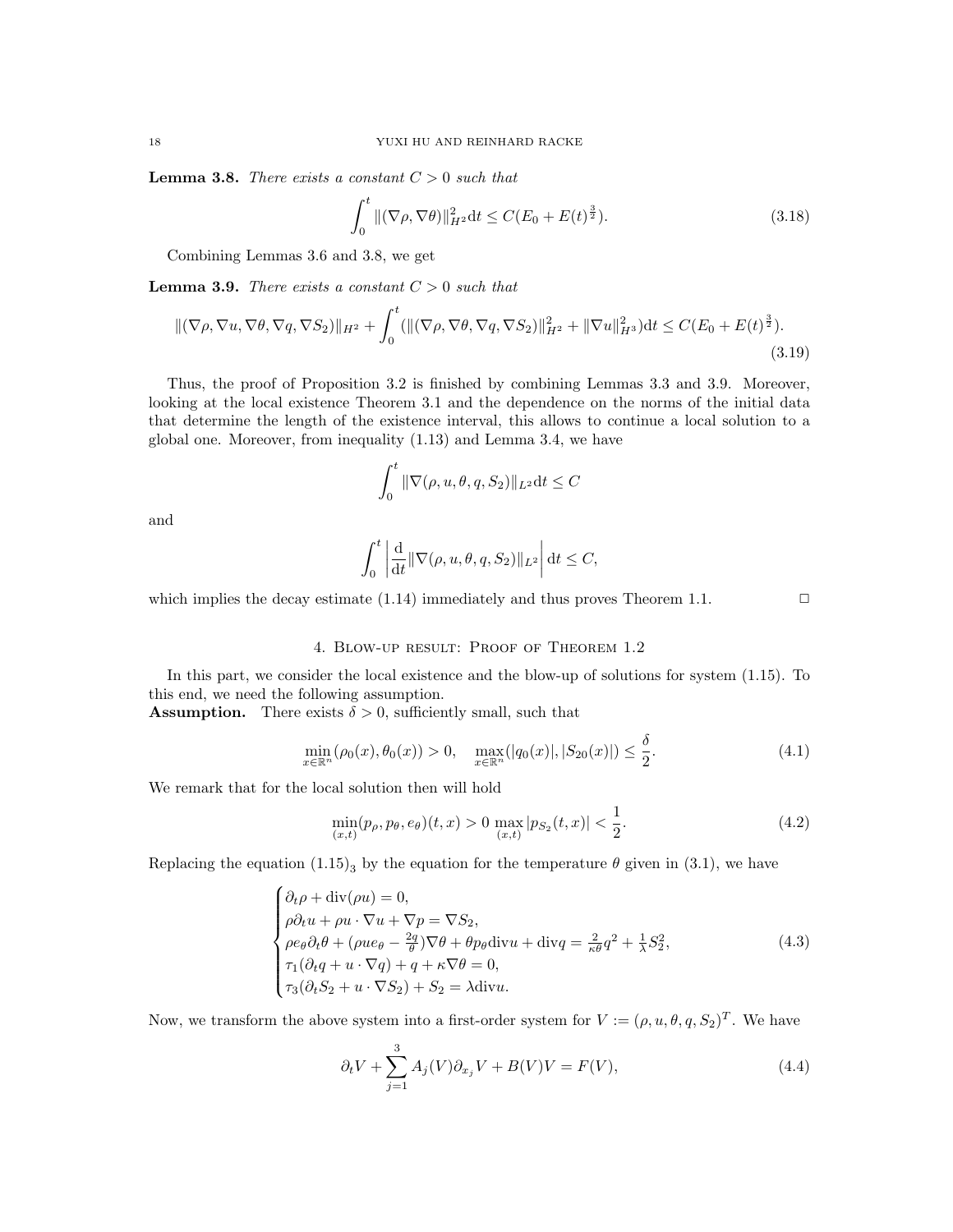where

$$
\sum_{j=1}^{3} A_{j} \xi_{j} = \begin{pmatrix} u \cdot \xi & \rho \xi^{T} & 0 & 0 & 0 \\ \frac{p_{\rho}}{\rho} \xi & (u \cdot \xi) I_{n} & \frac{p_{\theta}}{\rho} \xi & \frac{p_{q}}{\rho} \xi^{T} & \frac{p_{s_{2}} - 1}{\rho} \xi \\ 0 & \frac{p_{\theta}}{\rho e_{\theta}} \xi^{T} & (u - \frac{2q}{\rho \theta e_{\theta}}) \xi & \xi^{T} & 0 \\ 0 & 0 & \frac{\kappa}{\tau_{1}} \xi & (u \cdot \xi) I_{n} & 0 \\ 0 & -\frac{\lambda}{\tau_{3}} \xi^{T} & 0 & 0 & u \cdot \xi \end{pmatrix},
$$
  
\n
$$
B(V) = diag\left\{0, 0, 0, \frac{1}{\tau_{1}}, \frac{1}{\tau_{3}}\right\}, F(V) = \left(0, 0, \frac{2}{\kappa \theta} q^{2} + \frac{1}{\lambda} S_{2}^{2}, 0, 0\right)^{T}.
$$

Since the  $(2n+3)\times(2n+3)$ -matrix  $\sum_{n=1}^{\infty}$  $\sum_{j=1} A_j \xi_j$  is not symmetric, the system (4.4) is neither symmetrichyperbolic nor strictly hyperbolic. So, the local existence does not follow immediately by the classical theory of symmetric-hyperbolic or strictly hyperbolic systems. We shall show that the system  $(4.4)$  is a constantly hyperbolic system which also will imply a local existence theorem.

We look only at the three-dimensional case  $n = 3$ , analogous arguments apply to the case  $n = 2$ . We first prove that the matrix  $\sum_{n=1}^3$  $\sum_{j=1} A_j \xi_j$  has nine linearly independent eigenvectors corresponding to five different eigenvalues (one eigenvalue is 5-fold). For  $|\xi|=1$  the characteristic polynomial for  $\sum_{ }^{3}$  $\sum_{j=1} A_j \xi_j$  is given by (also checked by ©Maple)

$$
P(n,\Lambda,\xi) := \det\left(\sum_{j=1}^3 A_j \xi_j - \Lambda I_9\right) = (u \cdot \xi - \Lambda)^5 g(u \cdot \xi - \Lambda),\tag{4.5}
$$

where

$$
g(z) := z4 - \frac{2q \cdot \xi}{\rho \theta e_{\theta}} z3 - \left(\frac{\kappa}{\tau_{1}} + \frac{\theta p_{\theta}^{2}}{\rho^{2} e_{\theta}} + \frac{\lambda (1 - p_{S_{2}})}{\rho \tau_{3}} + p_{\rho}\right) z^{2} + \left(\frac{\kappa \theta p_{\theta}}{\tau_{1} \rho^{2} e_{\theta}} p_{q} \cdot \xi + \left(\frac{\lambda (1 - p_{S_{2}})}{\rho \tau_{3}} + p_{\rho}\right) \cdot \frac{2q \cdot \xi}{\rho \theta e_{\theta}}\right) z + \left(\frac{\lambda (1 - p_{S_{2}})}{\rho \tau_{3}} + p_{\rho}\right) \cdot \frac{\kappa}{\tau_{1}}.
$$
(4.6)

We observe the similarity of the characteristic polynomial  $P(n,\Lambda,\xi)$  with the corresponding polynomial in one space dimension  $(n=1)$ , given in [17], actually we have

$$
P(n, \Lambda, \xi) = (u \cdot \xi - \Lambda)^{2n-1} g(u \cdot \xi - \Lambda), \quad \text{for } n = 1, 2, 3. \tag{4.7}
$$

A similar situation – characteristic polynomial in space dimensions  $n = 2, 3$  is given by the corresponding polynomial in space dimension  $n = 1$  times a power of linear polynomials – is observed in linear thermoelasticity, see [30] or [19].

We first show that there exist five linearly independent eigenvectors corresponding to the eigenvalue  $\Lambda = u \cdot \xi$ . Let  $W = (x_1, x_2, x_3, x_4, x_5, x_6, x_7, x_8, x_9)^T$  be an eigenvector corresponding to the eigenvalue  $\Lambda = u \cdot \xi$ . Then we have

$$
x_2\xi_1 + x_3\xi_2 + x_4\xi_3 = 0,
$$
  
\n
$$
x_5 = 0,
$$
  
\n
$$
x_6\xi_1 + x_7\xi_2 + x_8\xi_3 = 0,
$$
  
\n
$$
p_\rho x_1 + (p_{S_2} - 1)x_9 = 0,
$$

from which we obtain that there exist two linearly independent eigenvectors of the form  $W =$  $(0, x_2, x_3, x_4, 0, 0, 0, 0, 0)^T$  with  $(x_2, x_3, x_4) \cdot \xi = 0$ , two of the form  $W = (0, 0, 0, 0, 0, x_6, x_7, x_8, 0)^T$ with  $(x_6, x_7, x_8) \cdot \xi = 0$ , and one of the form  $W = (x_1, 0, 0, 0, 0, 0, 0, 0, x_9)^T$  with  $(x_1, x_9) \cdot (p_\rho, p_{S_2} - p_\rho)$  $1)^{T} = 0.$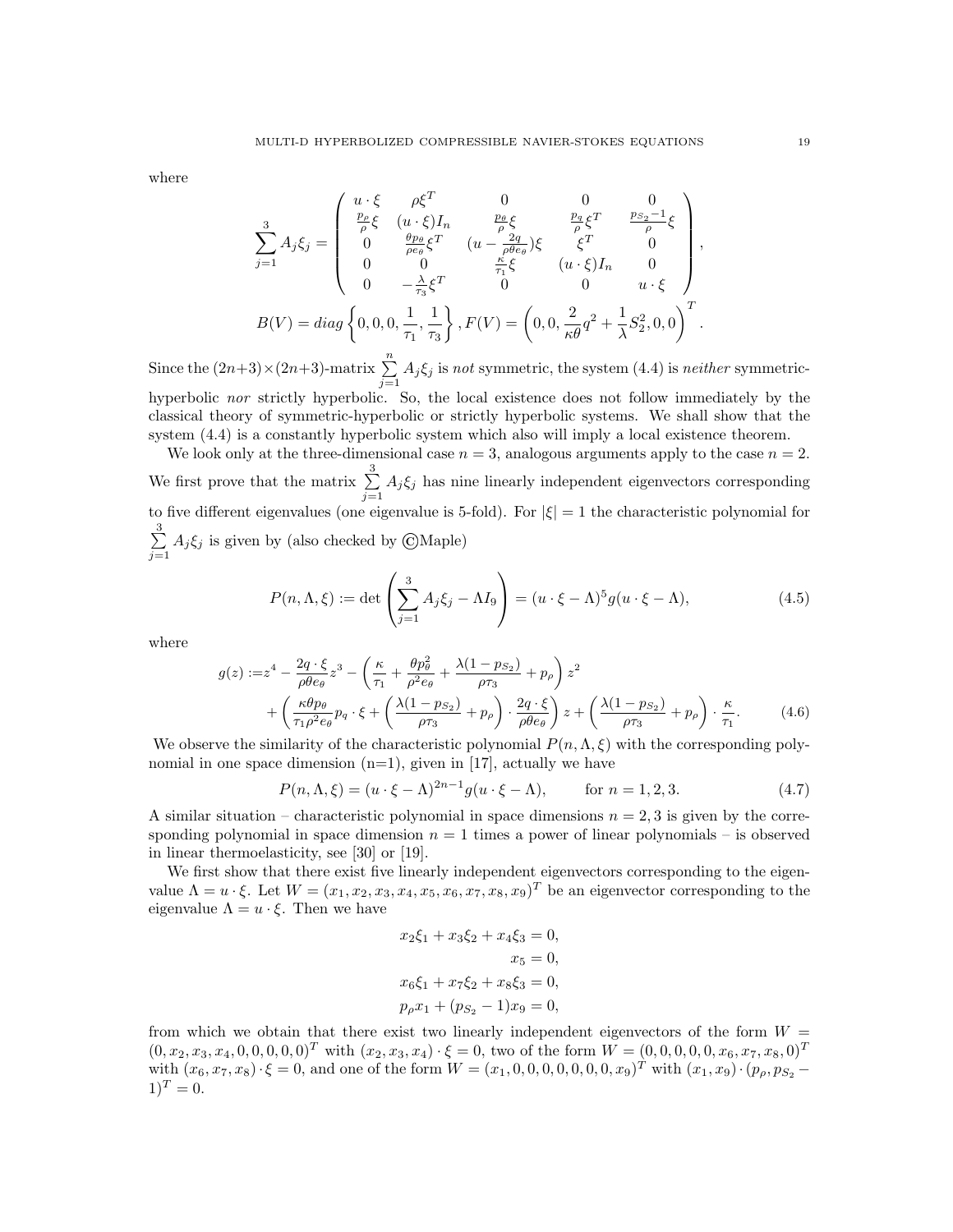Second, g has four different zeros. Since g is essentially the same as the corresponding one in one space dimension, we only (easily) transfer the considerations from [17] for the reader's convenience.

Note that  $g(\pm \infty) = +\infty$ , and  $g(0) = \left(\frac{\lambda(1-p_{S_2})}{2\pi\epsilon}\right)$  $\frac{-p_{S_2}}{\rho \tau_3}+p_\rho\Big)\cdot \frac{\kappa}{\tau_1}>0.$ Let

$$
\mu_{\pm} := \pm \sqrt{\frac{\lambda (1 - p_{S_2})}{\rho \tau_2} + p_{\rho}},
$$

then

and

$$
\mu_-<0<\mu_+
$$

$$
g(\mu_{\pm}) = \mu_{-} \left( \frac{\theta p_{\theta}^{2}}{\rho^{2} e_{\theta}} \mu_{+} \mp \frac{\kappa \theta p_{\theta}}{\tau_{1} \rho^{2} e_{\theta}} p_{q} \cdot \xi \right) \equiv \mu_{-} Q,
$$

which implies by assumption  $(4.1)$  and  $(4.2)$  that

$$
Q \geq \min_{(t,x) \in \mathbb{R}^+ \times \mathbb{R}^3} \frac{\theta p_\theta^2 \mu_+}{2\rho^2 e_\theta} > 0
$$

if

$$
|p_q \cdot \xi| \le \min_{(t,x)\in \mathbb{R}^+\times \mathbb{R}^3} \frac{\tau_1 p_\theta \mu_+}{\kappa},
$$

which is satisfied if  $|q| < \delta$  for some  $\delta > 0$ . Therefore, we derive that

$$
g(\mu_{\pm})<0.
$$

Hence, g has four different real zeros  $z_1 < z_2 < 0 < z_3 < z_4$ . Thus we have demonstrated that our system is *constantly* hyperbolic.

The constant hyperbolicity implies the local well-posedness [1]. Constantly hyperbolic system are much less investigated than symmetric-hyperbolic or strictly hyperbolic ones, causing in general more difficulties. But we can refer to [1, Thm. 2.3 and Thm. 10.2], and thus have

**Theorem 4.1.** Let  $s > \frac{n}{2} + 1$  and  $(\rho_0, u_0, \theta_0, q_0, S_{20}) : \mathbb{R}^n \to \mathbb{R}^{2n+3}$  be given with

$$
\rho_0 - 1, u_0, \theta_0 - 1, q_0, S_0 \in H^s,
$$
  

$$
\min_{x \in \mathbb{R}^n} (\rho_0(x), \theta_0(x)) > 0, \quad \max_{x \in \mathbb{R}^n} (|q_0(x)|, |S_{20}(x)|) \le \frac{\delta}{2}.
$$

Then, there exists a unique local solution  $(\rho, u, \theta, q, S_2)$  to system  $(4.3)$  in some time interval  $[0, T_0)$ with

$$
(\rho - 1, u, \theta - 1, q, S_2) \in C^0([0, T_0), H^s) \cap C^1([0, T_0), H^{s-1})
$$

and

$$
\min_{(x,t)\in\mathbb{R}^n\times[0,T_0)}(\rho(x,t),\theta(x,t))>0,\quad\max_{(x,t)\in\mathbb{R}^n\times[0,T_0)}(|q(x,t)|,|S_2(x,t)|)\leq\delta.
$$

The following proposition states the finite propagation speed property which is guaranteed by the hyperbolicity of the system  $(4.3)$ , see [30, 14].

**Proposition 4.2.** Assume the initial data  $(\rho_0, u_0, \theta_0, q_0, S_{20})$  satisfy the assumption given in Theorem 4.1 and  $(\rho, u, \theta, q, S_2)$  be local solutions to  $(4.3)$  on  $[0, T_0)$ . We further assume that the initial data  $(\rho_0 - 1, u_0, \theta_0 - 1, q_0, S_{20})$  are compactly supported in a ball  $B_0(M)$  with radius  $M > 0$ . Then, there exists a constant  $\sigma$  such that

$$
(\rho(\cdot, t), u(\cdot, t), \theta(\cdot, t), q(\cdot, t), S_2(\cdot, t)) = (1, 0, 1, 0, 0) =: (\bar{\rho}, \bar{u}, \bar{\theta}, \bar{q}, \bar{S}_2)
$$
(4.8)

on  $D(t) := \{x \in \mathbb{R}^n | |x| \ge M + \sigma t\}, 0 \le t < T_0.$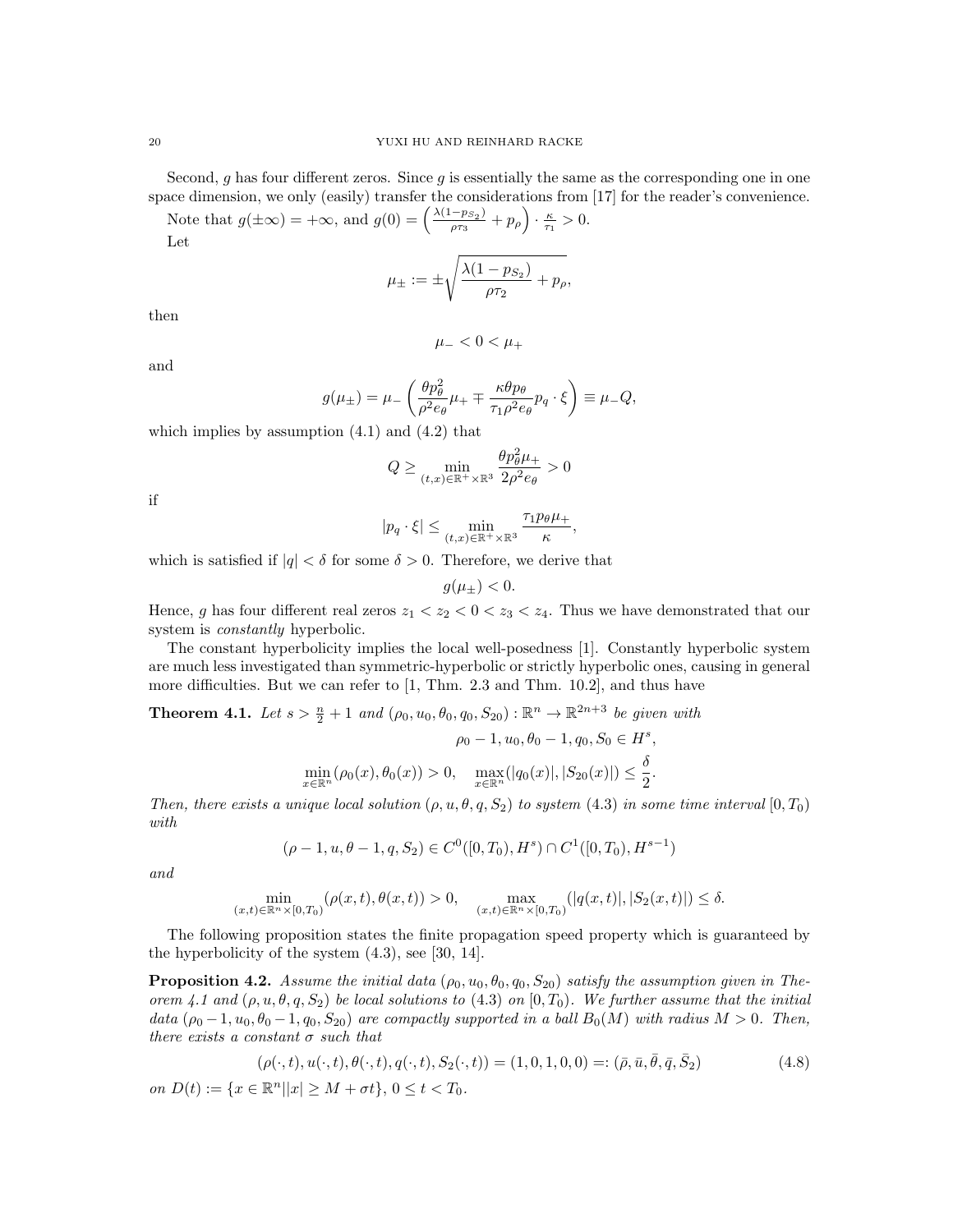In the sequel, without loss of generality, we shall assume that

$$
\frac{\bar{\theta}}{2} < \theta < 2\bar{\theta}.
$$

We recall the averaged quantities defined in $(1.16)$ ,  $(1.17)$ ,

$$
F(t) = \int_{\mathbb{R}^n} x \cdot \rho(x, t) u(x, t) dx,
$$

$$
G(t) = \int_{\mathbb{R}^n} (\mathcal{E}(x, t) - \bar{\mathcal{E}}) dx,
$$

with  $\mathcal{E}(x,t) = \rho(e + \frac{1}{2}u^2)$  and  $\bar{\mathcal{E}} = \bar{\rho}(\bar{e} + \frac{1}{2}\bar{u}^2) = C_v$ . We mention that these quantities above exist as finite numbers since the solution  $(\rho-1, u, \theta-1, q, S)$  is zero on the set  $D(t)$  given in Proposition 4.2.

Now, we are ready to prove Theorem 1.2, with an ansatz and with calculations that we have been using starting in [14], essentially going back to ideas of Sideris [34], and that has also been used in the one-dimensional situation [18].

*Proof.* We will present the case  $n = 3$ . The case  $n = 2$  is obtained with easy modifications. From the equations  $(1.15)_{1-3}$ , we can get the equation for the total energy E:

$$
\partial_t E + \operatorname{div}(uE + up - uS_2 + q) = 0,\tag{4.9}
$$

which implies that  $G(t)$  is constant and

$$
G(t) = G(0) > 0.
$$
\n(4.10)

On the other hand, we have

$$
F'(t) = \int_{\mathbb{R}^3} \partial_t (\rho u) x \, dx
$$
  
= 
$$
\int_{\mathbb{R}^3} (-\text{div}(\rho u \otimes u) - \nabla p + \nabla S_2) x \, dx
$$
  
= 
$$
\int_{\mathbb{R}^3} \rho u^2 \, dx + 3 \int_{\mathbb{R}^3} (p - \bar{p}) \, dx - 3 \int_{\mathbb{R}^3} S_2 \, dx.
$$

By the constitutive equations  $(1.10)$  and  $(1.11)$ , we have

$$
\int_{\mathbb{R}^3} (p - \bar{p}) dx = \int_{\mathbb{R}^3} (R\rho \theta - \frac{\tau_1}{2\kappa \theta} q^2 - \frac{\tau_3}{2\lambda} S_2^2 - R\bar{\rho} \bar{\theta}) dx
$$

and

$$
R\rho\theta = \frac{R}{C_v}\rho e - \frac{\tau_1 R}{C_v \kappa \theta}q^2 - \frac{\tau_3 R}{C_v \lambda}S_2^2.
$$

So, using (4.10), we derive that

$$
\int_{\mathbb{R}^3} (p - \bar{p}) dx \ge \int_{\mathbb{R}^3} \left( (\gamma - 1)(\rho e - \bar{\rho} \bar{e}) - \frac{\tau_1 \gamma}{\kappa \theta} q^2 - \frac{\tau_3 \gamma}{\lambda} S_2^2 \right) dx
$$
  
\n
$$
\ge \int_{\mathbb{R}^3} (\gamma - 1) \left( (E - \frac{1}{2}\rho u^2) - \bar{E} \right) dx - \int_{\mathbb{R}^3} \left( \frac{\tau_1 \gamma}{\kappa \theta} q^2 + \frac{\tau_3 \gamma}{\lambda} S_2^2 \right) dx
$$
  
\n
$$
\ge -\frac{\gamma - 1}{2} \int_{\mathbb{R}^3} \rho u^2 dx - \int_{\mathbb{R}^3} \left( \frac{\tau_1 \gamma}{\kappa \theta} q^2 + \frac{\tau_3 \gamma}{\lambda} S_2^2 \right) dx,
$$

where  $\gamma := \frac{R}{C_v} + 1$ . Combining the above estimates and using Hölder's inequality, we get

$$
F'(t) \ge \frac{5-3\gamma}{2} \int_{\mathbb{R}^3} \rho u^2 dx - 3 \int_{\mathbb{R}^3} \frac{\tau_1 \gamma}{\kappa \theta} q^2 dx - 3 \int_{\mathbb{R}^3} \left( \frac{\tau_3 \gamma}{\lambda} + \frac{1}{2} \right) S_2^2 dx - 2\pi (M + \sigma t)^3. \tag{4.11}
$$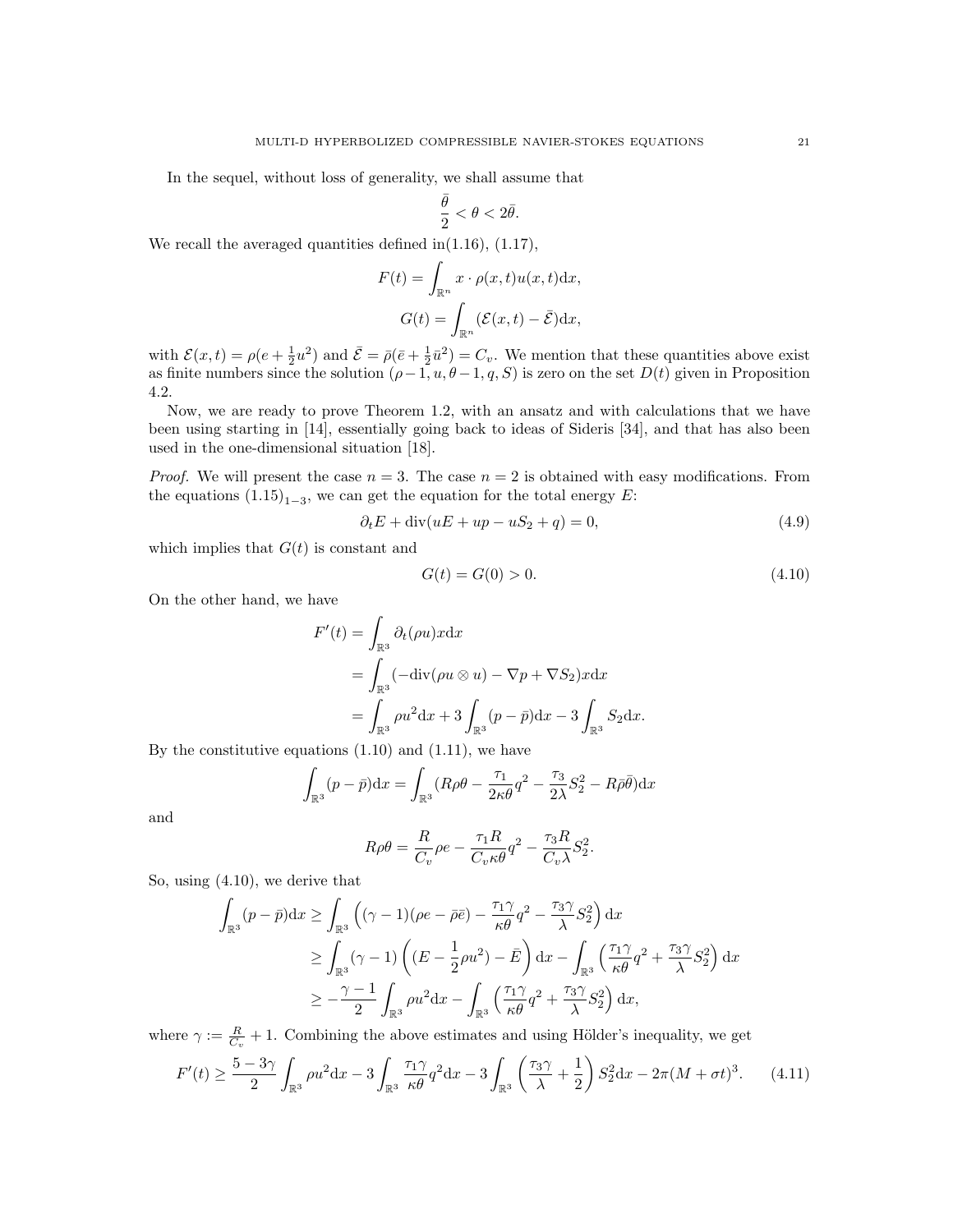By the definition of  $F(t)$ , we conclude

$$
F^{2}(t) = \left(\int_{\mathbb{R}^{3}} x \cdot \rho(x, t)u(x, t) dx\right)^{2}
$$
  
\n
$$
\leq \int_{B_{t}} x^{2} \rho dx \cdot \int_{B_{t}} \rho u^{2} dx
$$
  
\n
$$
\leq (M + \sigma t)^{2} \int_{B_{t}} \rho dx \cdot \int_{B_{t}} \rho u^{2} dx
$$
  
\n
$$
= (M + \tilde{\sigma}t)^{2} \int_{B_{0}} \rho dx \cdot \int_{B_{t}} \rho u^{2} dx
$$
  
\n
$$
\leq \frac{4\pi}{3} \max \rho_{0} (M + \tilde{\sigma}t)^{5} \int_{\mathbb{R}^{3}} \rho u^{2} dx,
$$

where  $B_t := \{x \in \mathbb{R}^3 | |x| \leq M + \tilde{\sigma}t\}$  and  $\tilde{\sigma} \geq \sigma$  can be chosen arbitrarily. For simplicity, we still denote  $\tilde{\sigma}$  by  $\sigma$  in the following calculations. Therefore, we get

$$
F'(t) \ge \frac{3(5-3\gamma)}{8\pi \max \rho_0 (M+\sigma t)^5} F^2 - 3 \int_{\mathbb{R}^3} \left( \frac{\tau_1 \gamma}{\kappa \theta} q^2 + \frac{2\tau_3 \gamma + \lambda}{2\lambda} S_2^2 \right) dx - 2\pi (M+\sigma t)^3. \tag{4.12}
$$

Let  $c_2 := \frac{\sigma}{M}$ ,  $c_3 := \frac{3(5-3\gamma)}{8\pi \max \rho_0 M^5}$ . Assume for the moment

$$
F(t) \ge c_1 > 0 \tag{4.13}
$$

and

$$
2\pi (M + \sigma t)^3 = 2\pi M^3 (1 + c_2 t)^3 \le \frac{c_3}{2(1 + c_2 t)^5} F^2,
$$
\n(4.14)

where  $c_1$  is to be determined later. Under the above a priori assumptions, we immediately get

$$
F'(t) \ge \frac{c_3}{2(1+c_2t)^5}F^2 - \frac{6\tau_1\gamma}{\kappa\bar{\theta}}\int_{\mathbb{R}^3} q^2 dx - \frac{6\tau_3\gamma + 3\lambda}{2\lambda}\int_{\mathbb{R}^3} S_2^2 dx.
$$

Using the assumption (4.13), the above inequality implies that

$$
\frac{F'(t)}{F^2(t)} \ge \frac{c_3}{2(1+c_2t)^5} - \frac{6\tau_1\gamma}{c_1^2\kappa\bar{\theta}} \int_{\mathbb{R}^3} q^2 dx - \frac{6\tau_3\gamma + 3\lambda}{c_1^2\lambda} \int_{\mathbb{R}^3} S_2^2 dx.
$$
 (4.15)

Now, we recall the dissipative entropy equation (2.13) given in Lemma 2.2, with  $\mu = 0$ ,

$$
\partial_t \left[ C_v \rho (\theta - \ln \theta - 1) + R(\rho \ln \rho - \rho + 1) + (1 - \frac{1}{2\theta}) \frac{\tau_1}{\kappa \theta} q^2 + \frac{1}{2} \rho u^2 + \frac{\tau_3}{2\lambda} S_2^2 \right]
$$
  
+div  $\left[ \rho u C_v (\theta - \ln \theta - 1) + u (1 - \frac{1}{2\theta}) \frac{\tau_1}{\kappa \theta} q^2 + \frac{\tau_3}{2\lambda} u S_2^2 + R \rho u \ln \rho - R \rho u - \frac{q}{\theta} + \frac{1}{2} \rho u |u|^2 + p u + q - S_2 u \right] + \frac{q^2}{\kappa \theta^2} + \frac{S_2^2}{\theta \lambda} = 0.$  (4.16)

Let

$$
W_0 = \int_{\mathbb{R}^3} \left( C_v \rho_0 (\theta_0 - \ln \theta_0 - 1) + R(\rho_0 \ln \rho_0 - \rho_0 + 1) + (1 - \frac{1}{2\theta_0}) \frac{\tau_1}{\kappa \theta} q_0^2 + \frac{\tau_2}{2\lambda} S_{20}^2 \right) dx,
$$

then (4.16) implies

$$
\int_0^t \int_{\mathbb{R}^3} \frac{q^2}{\kappa \theta^2} dx dt + \int_0^t \int_{\mathbb{R}^3} \frac{S_2^2}{\theta \lambda} dx dt \le W_0 + \frac{\max \rho_0}{2} ||u_0||^2_{L^2}.
$$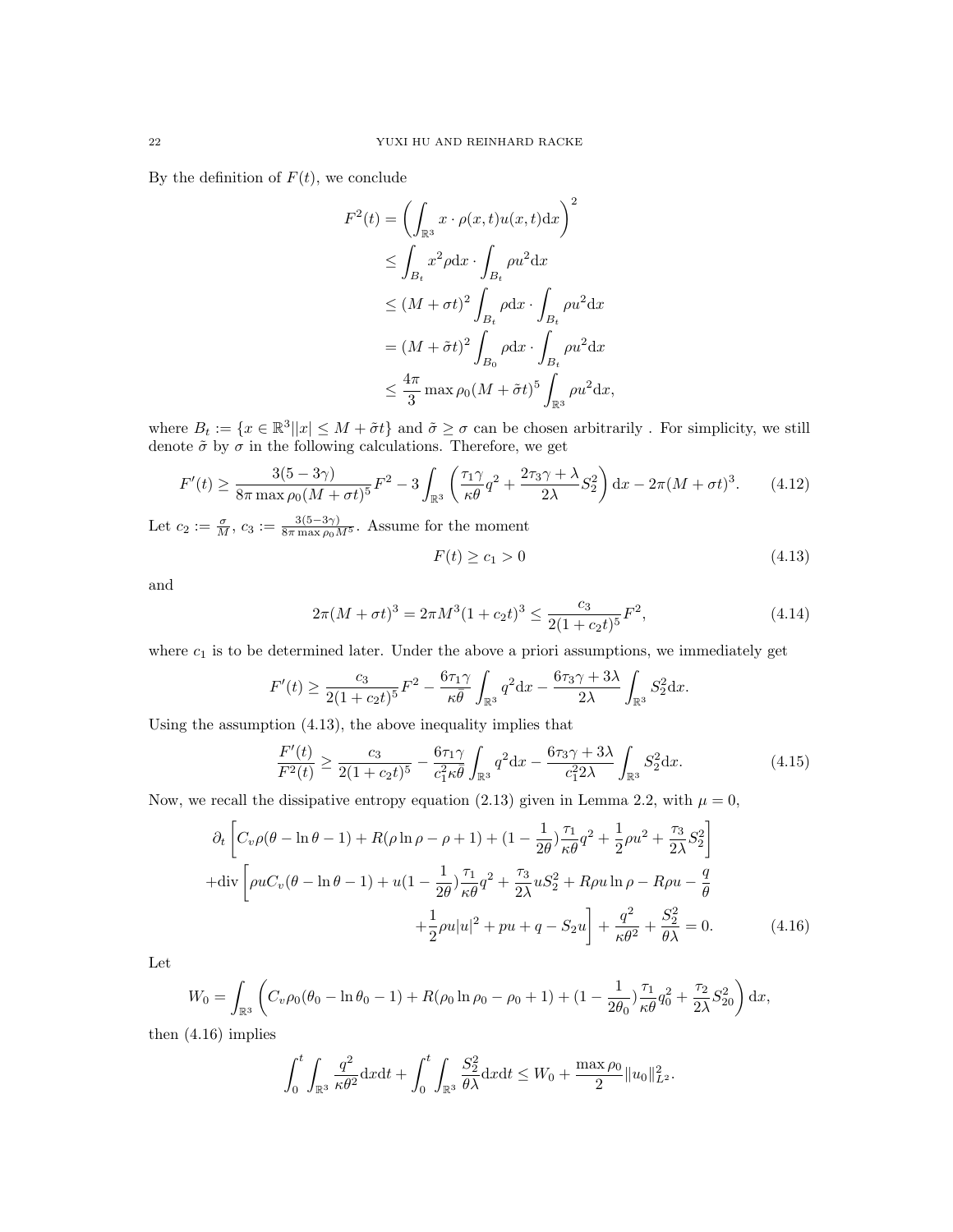Therefore, we have

$$
\frac{6\tau_1\gamma}{c_1^2\kappa\bar{\theta}}\int_0^t \int_{\mathbb{R}^3} q^2 \mathrm{d}x \mathrm{d}t + \frac{6\tau_3\gamma + 3\lambda}{c_1^2 2\lambda} \int_0^t \int_{\mathbb{R}^3} S_2^2 \mathrm{d}x \mathrm{d}t \le c_4 + c_5 \|u_0\|_{L^2}^2, \tag{4.17}
$$

where

$$
c_4 = \frac{3}{c_1^2} \left[ \bar{\theta} (8\tau_1 \gamma + 2\tau_3 \gamma + \lambda) W_0 \right], \quad c_5 = \frac{3}{c_1^2} \left[ \bar{\theta} (8\tau_1 \gamma + 2\tau_3 \gamma + \lambda) \frac{\max \rho_0}{2} \right].
$$

Integrating  $(4.15)$  over  $(0, t)$ , using the above estimates, we have

$$
\frac{1}{F_0} - \frac{1}{F(t)} \ge -\frac{c_3}{8c_2(1+c_2t)^4} + \frac{c_3}{8c_2} - c_4 - c_5 \|u_0\|_{L^2}^2.
$$
\n(4.18)

Now, we assume

$$
F_0 > \frac{16c_2}{c_3},\tag{4.19}
$$

$$
c_4 + c_5 \|u_0\|_{L^2}^2 \le \frac{c_3}{16c_2}.\tag{4.20}
$$

Then we have from (4.18) and (4.20)

$$
\frac{1}{F_0} \ge \frac{1}{F_0} - \frac{1}{F(t)} \ge -\frac{c_3}{8c_2(1+c_2t)^4} + \frac{c_3}{16c_2} \tag{4.21}
$$

which implies that the maximal time of existence  $T$  can not arbitrarily large without contradicting  $(4.19).$ 

Now, we first show that the a priori assumption (4.13) holds. Define

$$
c_1:=\frac{4c_2}{c_3},
$$

then

$$
\frac{1}{F(t)} \le \frac{1}{F_0} + \frac{c_3}{8c_2(1+c_2t)^4} - \frac{c_3}{16c_2} \le \frac{c_3}{8c_2(1+c_2t)^4}
$$

which implies

$$
F(t) \ge \frac{8c_2}{c_3} (1 + c_2 t)^4 \ge 2c_1.
$$
\n(4.22)

This assures the a priori assumption (4.13) being compatible with (4.19) by noting that  $F_0 \geq 2c_1$ .

To show the a priori estimates (4.14) hold, by bootstrap methods, we only need to show

$$
2\pi M^3 (1 + c_2 t)^3 \le \frac{c_3}{4(1 + c_2 t)^5} F(t)^2.
$$
\n(4.23)

As a first step, we need  $(4.23)$  to hold for  $t = 0$ , that is

$$
F_0^2 \ge \frac{8\pi M^3}{c_3} = \frac{64\pi \max \rho_0}{3(5-3\gamma)} M^8. \tag{4.24}
$$

Using  $(4.22)$ ,  $(4.23)$  is equivalent to

$$
\sigma^2 \ge \frac{3(5-3\gamma)}{64 \max \rho_0} \tag{4.25}
$$

which is satisfied naturally since  $\sigma$  can be chosen arbitrarily large and then be fixed.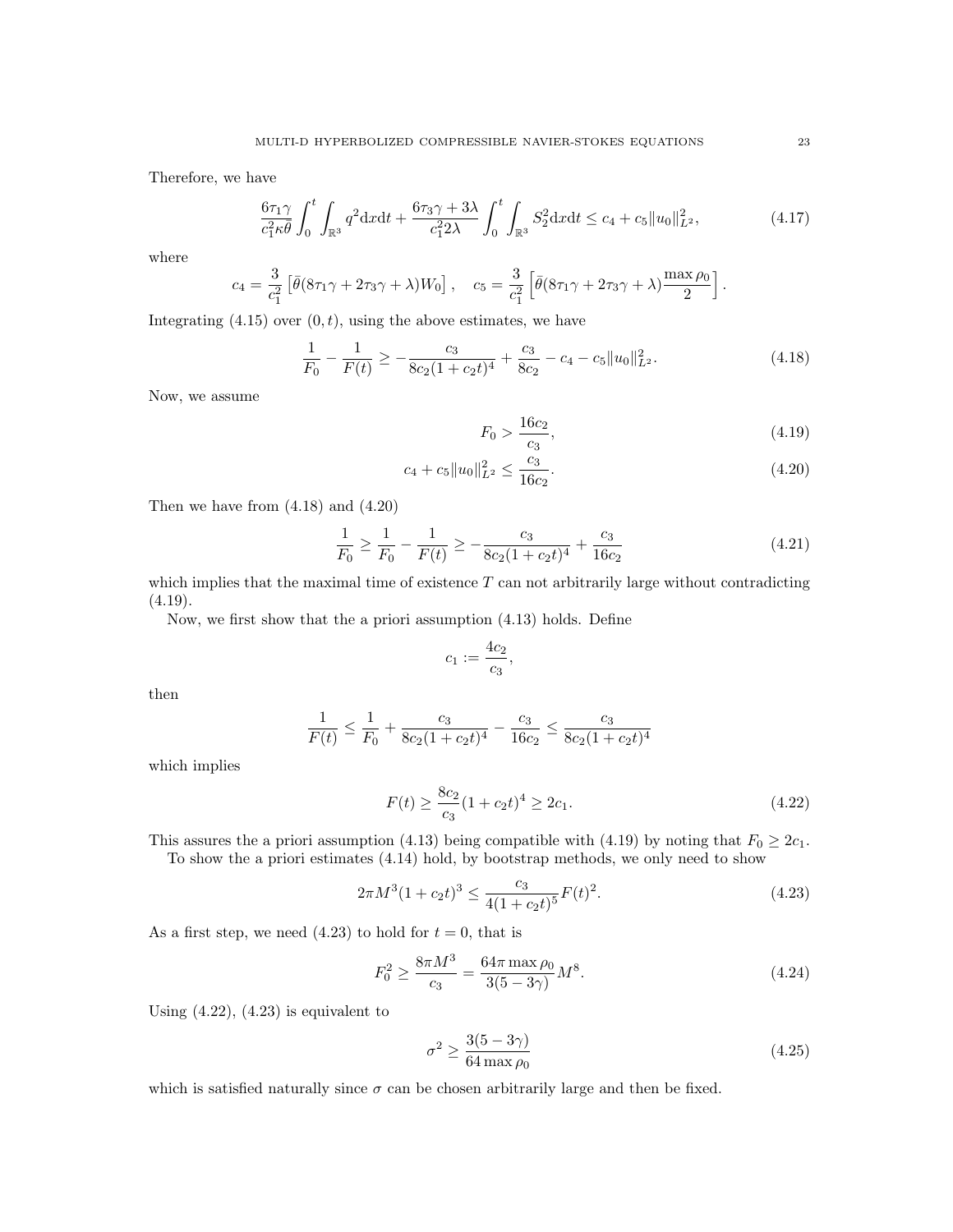Thus, the proof will be finished if there exists  $u_0$  such that (4.19), (4.20) and (4.24) hold and the assumption 1.18 is satisfied. Let (cp. [14, 18])

$$
\tilde{v}(r) = \begin{cases}\nL\cos(\frac{\pi}{2}(r-1)), & r \in [0,1], \\
L, & r \in (1, M-1], \\
\frac{L}{2}\cos(\pi(r-M+1)) + \frac{L}{2}, & r \in (M-1, M], \\
0, & r \in (M, +\infty),\n\end{cases}
$$
\n(4.26)

where L is a positive constant to be determined later.  $\tilde{v}$  is not in  $H^3(\mathbb{R}_+)$ , but we can think of  $\tilde{v}$ being smoothed around the singular points  $r = 1, M - 1, M$  and put to zero around  $r = 0$ , yielding a function v, with  $||v||_{L^2} \leq 2||\tilde{v}||_{L^2}$ . We choose

$$
u_0(x) := v(|x|) \frac{x}{|x|}.
$$

Assumption 1.18 can easily be satisfied since it is equivalent to requiring

$$
\int_{\mathbb{R}^3} \left( \rho_0 e_0 - \bar{\rho} \bar{e} + \frac{1}{2} u_0^2 \right) dx > 0,
$$

which is satisfied by choosing  $\rho_0 \theta_0 > \bar{\rho} \bar{\theta} = 1$ . Let  $M \geq 5$ , then

$$
F_0 = \int_{\mathbb{R}^3} x \cdot \rho_0(x) u_0(x) dx = \int_{\mathbb{R}^3} \rho_0(x) v(|x|) |x| dx
$$
  
\n
$$
\ge \min \rho_0 \int_{B_0(M)} v(|x|) |x| dx
$$
  
\n
$$
\ge \min \rho_0 \int_0^M v(r) r \cdot 4\pi r^2 dr
$$
  
\n
$$
\ge \min \rho_0 \int_2^{M-2} L \cdot 4\pi r^3 dr \ge \frac{\pi \min \rho_0}{32} LM^4
$$

We choose  $L$  sufficiently large such that

$$
\frac{\pi \min \rho_0}{32} L \ge \max \left\{ \sqrt{\frac{64\pi \max \rho_0}{3(5-3\gamma)}}, \frac{128\sigma \pi \max \rho_0}{3(5-3\gamma)} \right\}
$$

.

So, (4.19) and (4.24) hold. On the other hand, since  $||u_0||_{L^2}^2 \le 4L^2 \frac{4\pi}{3} M^3$ , we choose M such that

$$
\bar{\theta}(8\tau_1\gamma + 2\tau_2\gamma + \mu) \left(W_0 + \frac{2\pi \max \rho_0 L^2}{3} M^3\right) \le \frac{16\pi \sigma \max \rho_0}{9(5-3\gamma)} M^4.
$$

Therefore,  $(4.20)$  holds and the proof of Theorem 1.2 is finished.

#### 5. Remark on the singular limit

We conclude the paper with a remark and additional result on the *singular limit*  $\tau \to 0$ , which we can describe for the case  $\tau_1 > 0$ ,  $\tau_2 = 0$ ,  $\tau_3 > 0$ ,  $\mu > 0$ . We assume for simplicity  $\tau_1 = \tau_3 = \tau$ . For  $\tau > 0$  let  $(\rho^{\tau}, u^{\tau}, \theta^{\tau}, q^{\tau}, S_2^{\tau})$  denote the local solution to the system  $(1.8)$  defined on  $[0, T_{\tau})$ , where

$$
T_{\tau} = \sup \{ T > 0; (\rho^{\tau} - 1, u^{\tau}, \theta^{\tau} - 1, q^{\tau}, S_2^{\tau}) \in C([0, T], H^3), (\rho^{\tau}, u^{\tau}, \theta^{\tau}, q^{\tau}, S_2^{\tau}) \in G_1 \}
$$

with initial data  $(\rho_0^{\tau}, u_0^{\tau}, \theta_0^{\tau}, q_0^{\tau}, S_{20}^{\tau}) \in G_0$ . Then we have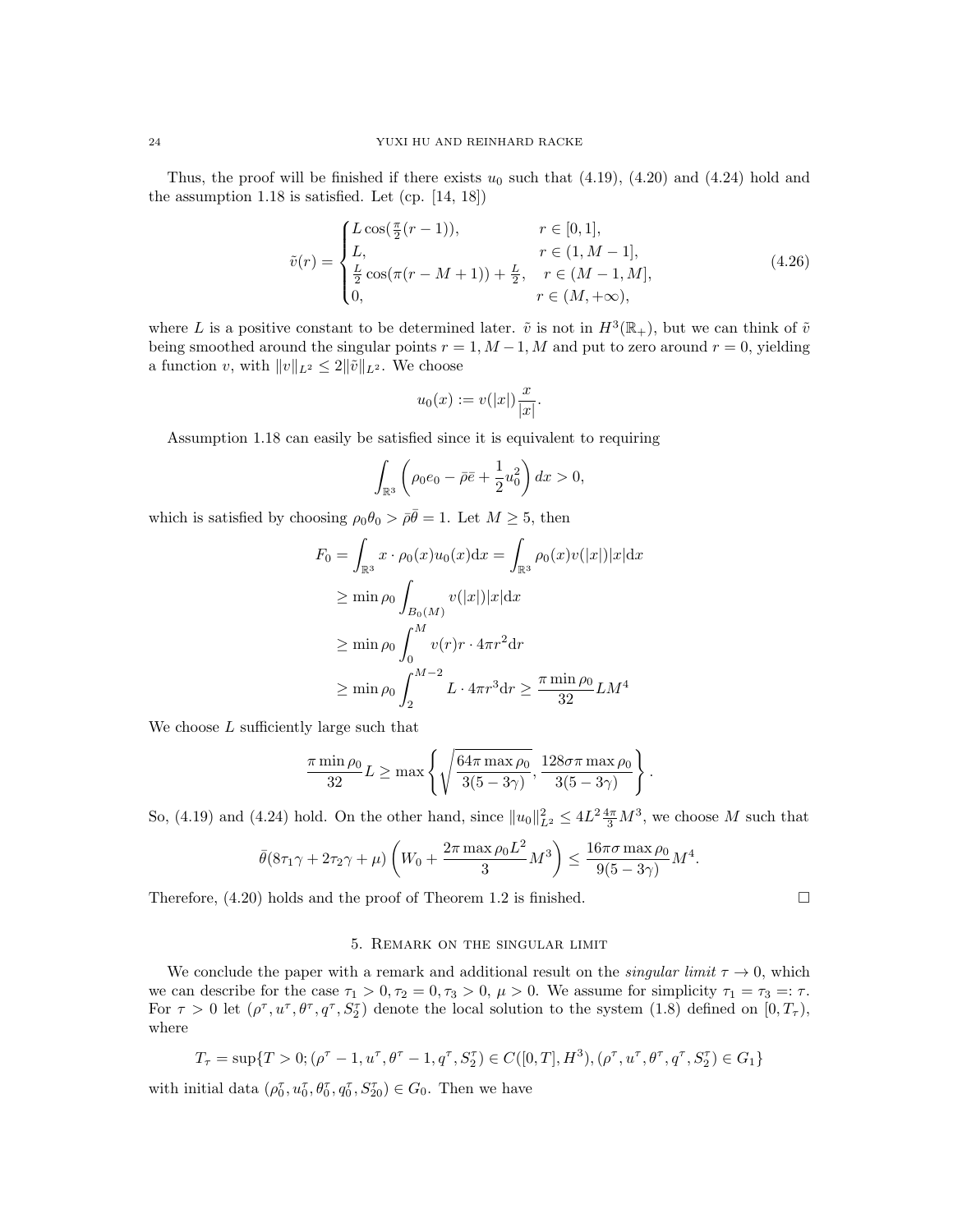**Theorem 5.1.** Let  $(\rho, u, \theta)$  be the smooth solution to the classical compressible Navier-Stokes equations with  $(\rho(x, 0), u(x, 0), \theta(x, 0)) = (\rho_0, u_0, \theta_0)$  satisfying  $\inf_{(x,t) \in \mathbb{R}^3 \times [0,T_*]} (\rho(x,t), \theta(x,t)) > 0$ and

$$
(\rho - 1) \in C([0, T_*], H^6) \cap C^1([0, T_*], H^5),
$$
  

$$
(u, \theta - 1) \in C([0, T_*], H^6) \cap C^1([0, T_*], H^4),
$$

with finite  $T_* > 0$ . Moreover, assume that the initial data are well-prepared, i.e.,

$$
\|(\rho_0^{\tau}-\rho_0, u_0^{\tau}-u_0, \theta_0^{\tau}-\theta_0, \sqrt{\tau}(q_0^{\tau}+\kappa\nabla\theta_0), \sqrt{\tau}(S_{20}^{\tau}-\lambda \text{div}u_0))\|_{H^3}\leq \tau.
$$

Then, there exist constants  $\tau_0$  and  $C > 0$  such that for  $\tau \leq \tau_0$ ,

$$
\|(\rho^\tau, u^\tau, \theta^\tau)(\cdot, t) - (\rho, u, \theta)(\cdot, t)\|_{H^3} \le C\tau,
$$
\n(5.1)

and

$$
\|(q^{\tau} + \kappa \nabla \theta, S_2^{\tau} - \lambda \nabla u)\|_{H^3} \le C\tau^{\frac{1}{2}},\tag{5.2}
$$

for all  $t \in (0, min(T_*, T_\tau))$ , and the constant C is independent of  $\tau$ .

Thus, we have that the solutions for  $\tau > 0$  converge to the solution for  $\tau = 0$  with a certain order in  $\tau$  on any finite interval of common existence.

The (long) proof of Theorem 5.1, which we omit here, can be done in the spirit of corresponding considerations in [16], overcoming a higher complexity given here by energy estimates similar to those used in the proof of Theorem 1.1.

Recently, Peng and Zhao [29] studied the 1-d version and obtained in partical a global existence result which is uniform with respect to  $\tau$  as well as a global convergence result in a weak topology.

#### **REFERENCES**

- [1] S. Benzoni-Gavage and D. Serre, Multi-dimensional hyperbolic partial differential equations: first-order system and applications, Clarendon Press, Oxford (2007).
- [2] C. Cattaneo, Sulla coduzione del calore, Atti Sem. Mat. Fis. Univ. Modena 3 (1948), 83-101.
- [3] D. Chakraborty and J.E. Sader, Constitutive models for linear compressible viscoelastic flows of simple liquids at nanometer length scales, Physics of Fluids 27 (2015), 052002-1–052002-13.
- [4] P.J. Chen and M.E. Gurtin, On second sound in materials with memory, Z. Ang. Math. Phys. 21 (1970), 232-241.
- [5] Y. Cho and B.J. Jin, Blow-up of viscous heat-conducting compressible flows, *J. Math. Anal. Appl.* **320** (2) (2006), 819-826.
- [6] C.I. Christov and P.M. Jordan, Heat condction paradox involving second-sound propagation in moving media, Phys. Rev. Letters 94 (2005), 154301-1—154301-4.
- [7] B.D. Coleman, M. Fabrizio and D.R. Owen, On the thermodynamics of second sound in dielectric crystals, Arch. Rational Mech. Anal. 80 (1986), 135-158.
- [8] B.D. Coleman, W.J. Hrusa and D.R. Owen, Stability of Equilibrium for a Nonlinear Hyperbolic System Describing Heat Propagation by Second Sound in Solids, Arch. Rational Mech. Anal. 94 (1986), 267-289.
- E. Feireisl, A. Novotny and H. Petzeltová, On the existence of globally defined weak solutions to the Navier-Stokes equations, J. Math. Fluid Mech. 3 (2001), 358-392.
- [10] H.D. Fernández Sare and J.E. Muñoz Rivera, Optimal rates of decay in 2-d thermoelasticity with second sound, J. Math. Phys. 53 (2012), 073509.
- [11] D. Hoff, Global existence for 1D, compressible, isentropic Navier-Stokes equations with large initial data, Trans. Amer. Math. Soc. 303 (1) (1987), 169-181.
- [12] D. Hoff, Global solutions of the Navier-Stokes equations for multidimensional compressible flow with discontinuous initial data, J. Differential Equations  $120$  (1) (1995), 215-254.
- [13] Y. Hu and N. Wang, Global existence versus blow-up results for one dimensional compressible Navier-Stokes equations with Maxwell's law, Math. Nachr. 292 (2019), 826-840.
- [14] Y. Hu and R. Racke, Formation of singularities in one-dimensional thermoelasticity with second sound. Quart. Appl. Math. 72 (2014), 311-321.
- [15] Y. Hu and R. Racke, Compressible Navier-Stokes equations with hyperbolic heat conduction, J. Hyper. Diff. Equ. 13 (2) (2016), 233-247.